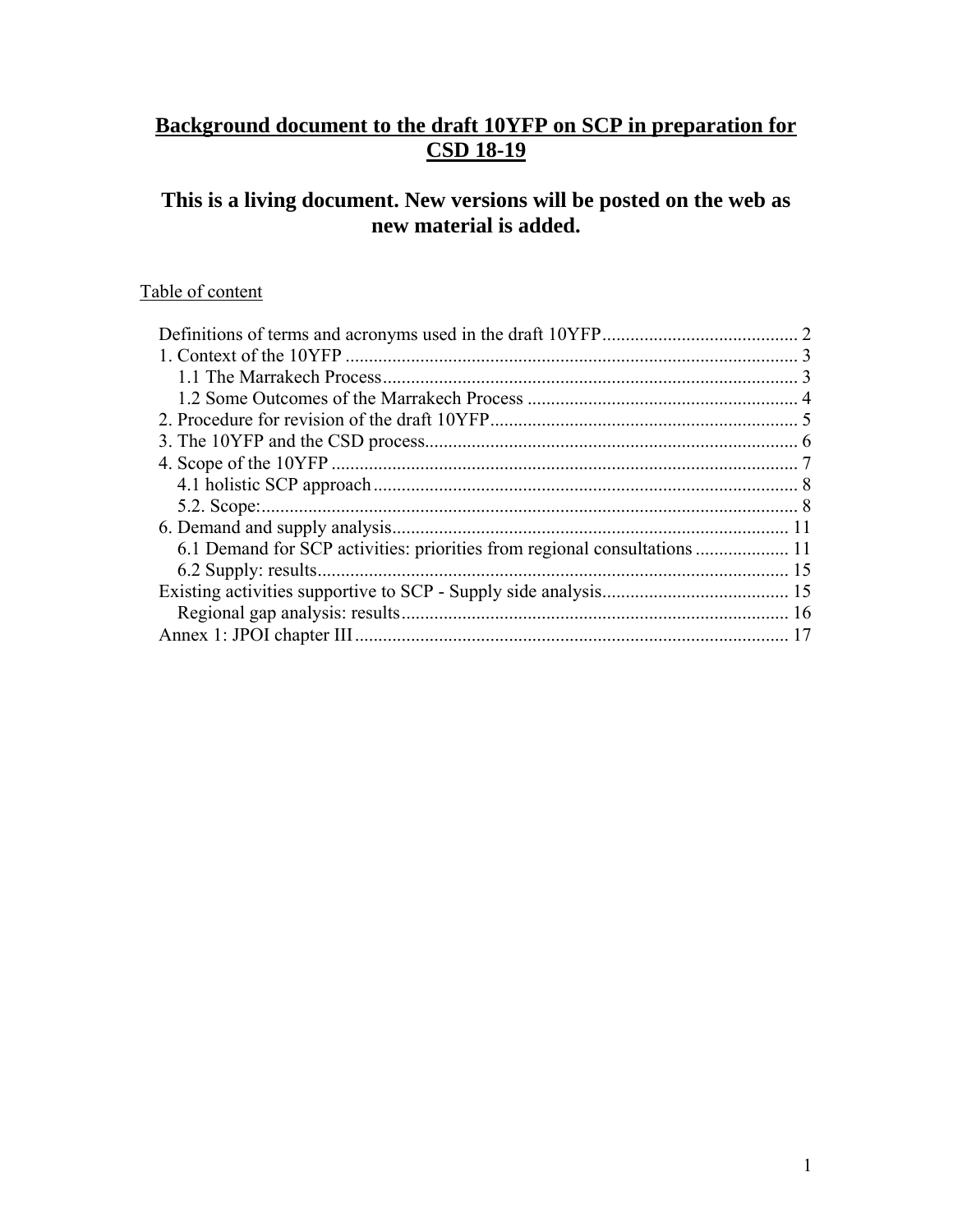# *Definitions of terms and acronyms used in the draft 10YFP*

[To be completed]

| AC.            | Advisory Committee of the Marrakech Process                 |
|----------------|-------------------------------------------------------------|
| 10YFP          | Ten-Year Framework of Programmes on Sustainable Consumption |
| and Production |                                                             |
| <b>CBDR</b>    | Common but Differentiated Responsibilities                  |
| <b>CSD</b>     | Commission on Sustainable Development                       |
| <b>DSD</b>     | Division for Sustainable Development                        |
| <b>IPCC</b>    | Intergovernmental Panel on Climate Change                   |
| <b>JPOI</b>    | Johannesburg Plan of Implementation                         |
| <b>MEA</b>     | Multilateral Environmental Agreement                        |
| <b>SCP</b>     | Sustainable Consumption and Production                      |
| <b>SPP</b>     | Sustainable Public Procurement                              |
| <b>UNDESA</b>  | United Nations Department of Economic and Social Affairs    |
| <b>UNEP</b>    | United Nations Environment Program                          |
| <b>WSSD</b>    | World Summit ion Sustainable Development                    |
| Activities     |                                                             |
| Programmes     | Set of activities that together form a programme.           |
|                |                                                             |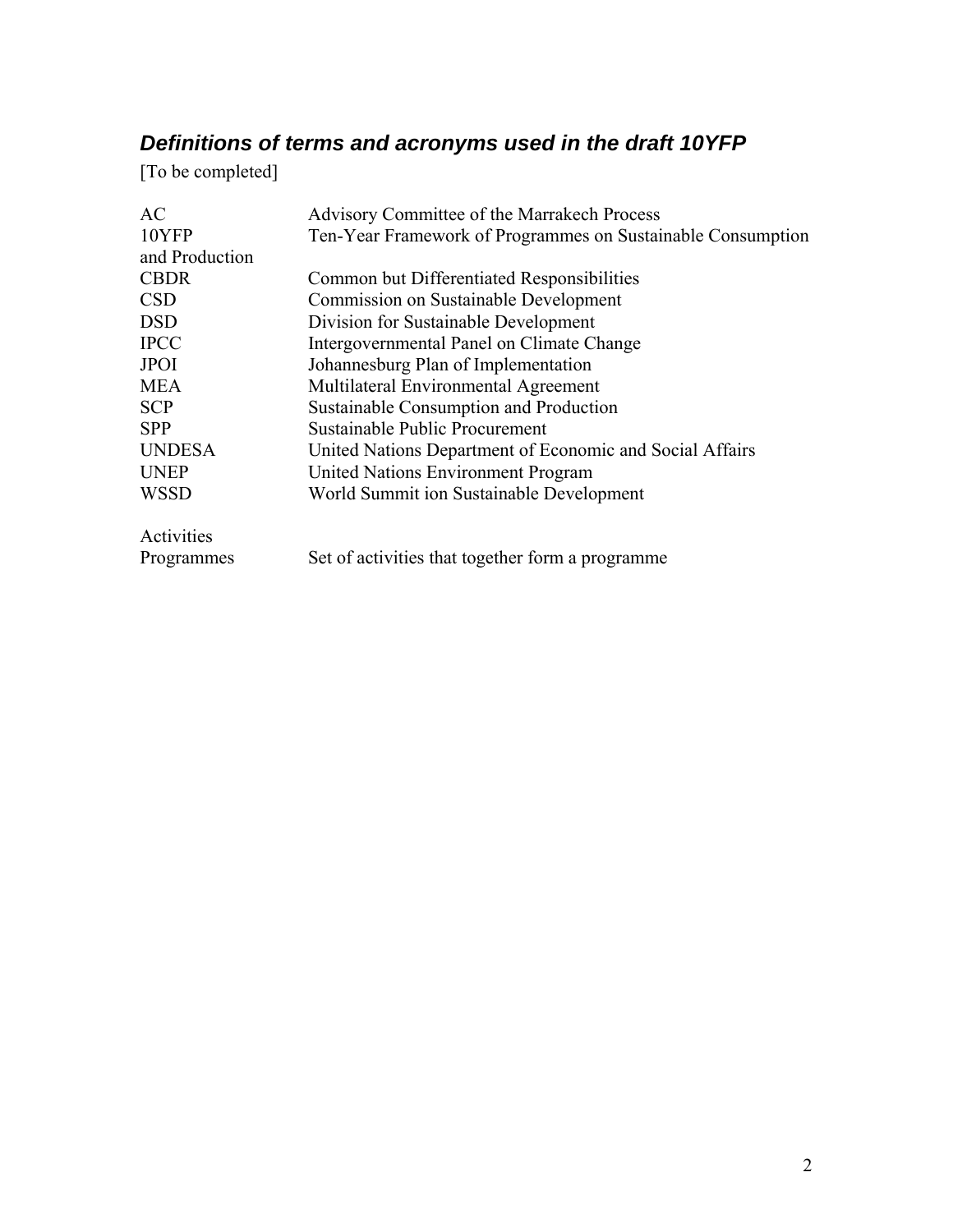# *1. Context of the 10YFP*

The idea of negotiation a 10YFP on SCP arises from the WSSD in Johannesburg. The 10YFP is a topic in the clusters of issues that will be discussed during the CSD 18-19 cycle in 2010 and 2011. As we are getting closer to CSD18, a broad process of consultation has been engaged in order to raise awareness on the issues at stake and identify relevant topics and contents for the 10YFP. The Marrakech Process (see below) has been used a the vehicle for this preparation work.

### **1.1 The Marrakech Process**

The Marrakech Process was launched in 2003 to build political support for the implementation of SCP and to prepare input for negotiations at CSD 18-19. The Marrakech Process is a global process to support the elaboration of a 10-Year Framework of Programmes (10YFP) on sustainable consumption and production, as called for by the WSSD Johannesburg Plan of Action. Its goal is to assist countries in their efforts towards sustainability, to green their economies, to help corporations develop sustainable business models, and to encourage consumers to adopt more sustainable lifestyles.

UNEP and UNDESA are the lead agencies of this global process, with an active participation of national governments, international organizations, development agencies, business and civil society.

In order to support the implementation of concrete projects and capacity building, seven Marrakech Task Forces have been created as voluntary partnership initiatives with the participation of experts from developing and developed countries.



The Marrakech Process has partnered with UNIDO-UNEP national cleaner production centers that are supporting developing countries in their efforts to: raise awareness about sustainable production; train local experts and build local capacity; provide technical assistance to individual enterprises; support development of projects on cleaner development; disseminate technical information; and provide policy support to governments.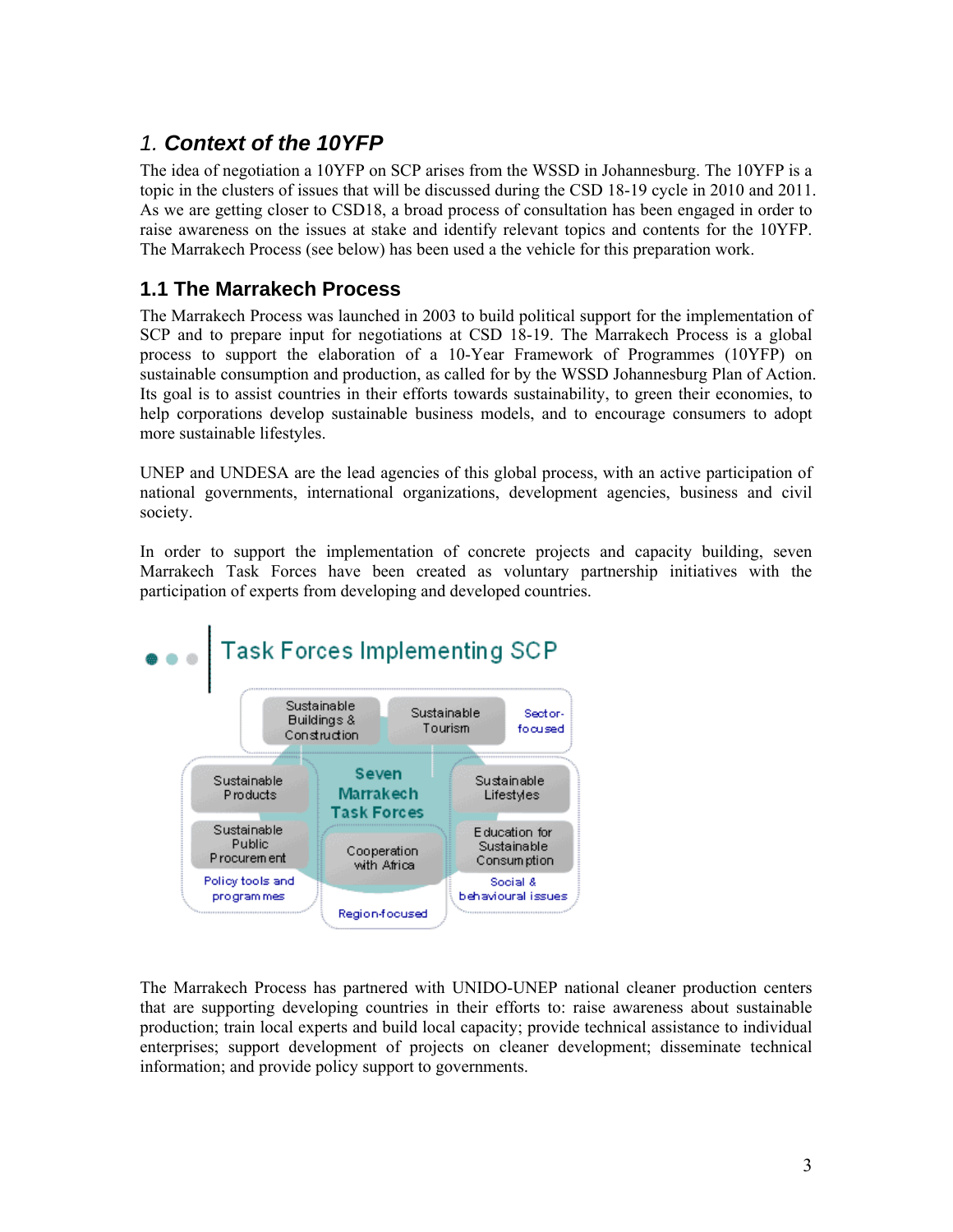In addition, under the Marrakech Process, UN agencies, countries and other actors have been promoting and supporting the implementation of SCP through international expert meetings, regional and national consultations, among other activities. Governments have also been active. African and Latin American governments have developed and endorsed regional programmes on SCP and the European Union has released its SCP action plan. [Governments representatives are welcomed to submit other specific activities they are involved in to complete this section.]

**An Advisory Committee (AC) of the Marrakech Process** has been established in a meeting held parallel to CSD-16 in New York, May 2008.<sup>1</sup> It is Co-chaired by Ms. Claudia Mora Pineda, Vice-Minister, Minister of Environment, Colombia., and Mr. Michael Muller, Parliamentary State Secretary, Germany. Members of the AC include representatives from the different regions (Africa, Asia, Europe, Latin America, and North America), from the Marrakech Task Forces, from the major groups: Business and Industry and NGOs. The main objectives of the AC are to provide advice on the elaboration of the 10YFP and to bring more political commitment and support for the Marrakech Process and its 10YFP. UNDESA and UNEP are the Secretariat of the AC.

### **1.2 Some Outcomes of the Marrakech Process**

The Marrakech Process is not only contributing to the development of the 10YFP, but is also a substantive dialogue and forum for cooperation on SCP issues among governments and other stakeholders at international and regional levels. In its first four years, it has developed regional processes and programmes, created seven Marrakech Task Forces supporting the implementation of SCP projects, initiated a Development Cooperation Dialogue and is increasingly drawing business, NGOs and their ideas and resources into the framework. Concrete outcomes of the Marrakech Process include:

- **Regional outcomes:** Regional programmes have been developed and endorsed in Africa (endorsed by the AU, AMCEN and NEPAD) and in Latin America (endorsed by the regional Forum of Ministries of Environment).<sup>2</sup> MERCOSUR has joined the Marrakech Process and has developed an SCP Action Plan. The European Union has as well developed its SCP Action Plan. Asia Pacific has established a regional information centre on SCP. The Arab region has committed to develop its regional action plan by the end of the year 2008 with the support of ESCWA and the League of Arab States.
- **Marrakech Task Forces are developing SCP tools and methodologies and supporting the implementation of concrete projects.** The task forces are important mechanisms that have built North-South cooperation, and are demonstrating the commitment of a number of industrialised countries to provide technical and financial support for the shift towards SCP. Some of the activities and material developed by the Marrakech Task Forces include: demonstration projects on National Action Plans on SCP, a manual on communicating sustainability (and training workshops in Brazil, China), Tool Kit on Sustainable Public Procurement (and a demonstration project in Argentina), implementing a project on Ecolabelling for Africa; a study on how Sustainable Building and Construction can contribute to

 $\overline{a}$ 

<sup>&</sup>lt;sup>1</sup> See http://esa.un.org/marrakechprocess/mpadvisorycommittee.shtml for membership and terms of reference.

 $2^2$  For more information on the regional strategies see:

http://www.unep.fr/scp/marrakech/consultations/regional/ and http://esa.un.org/marrakechprocess/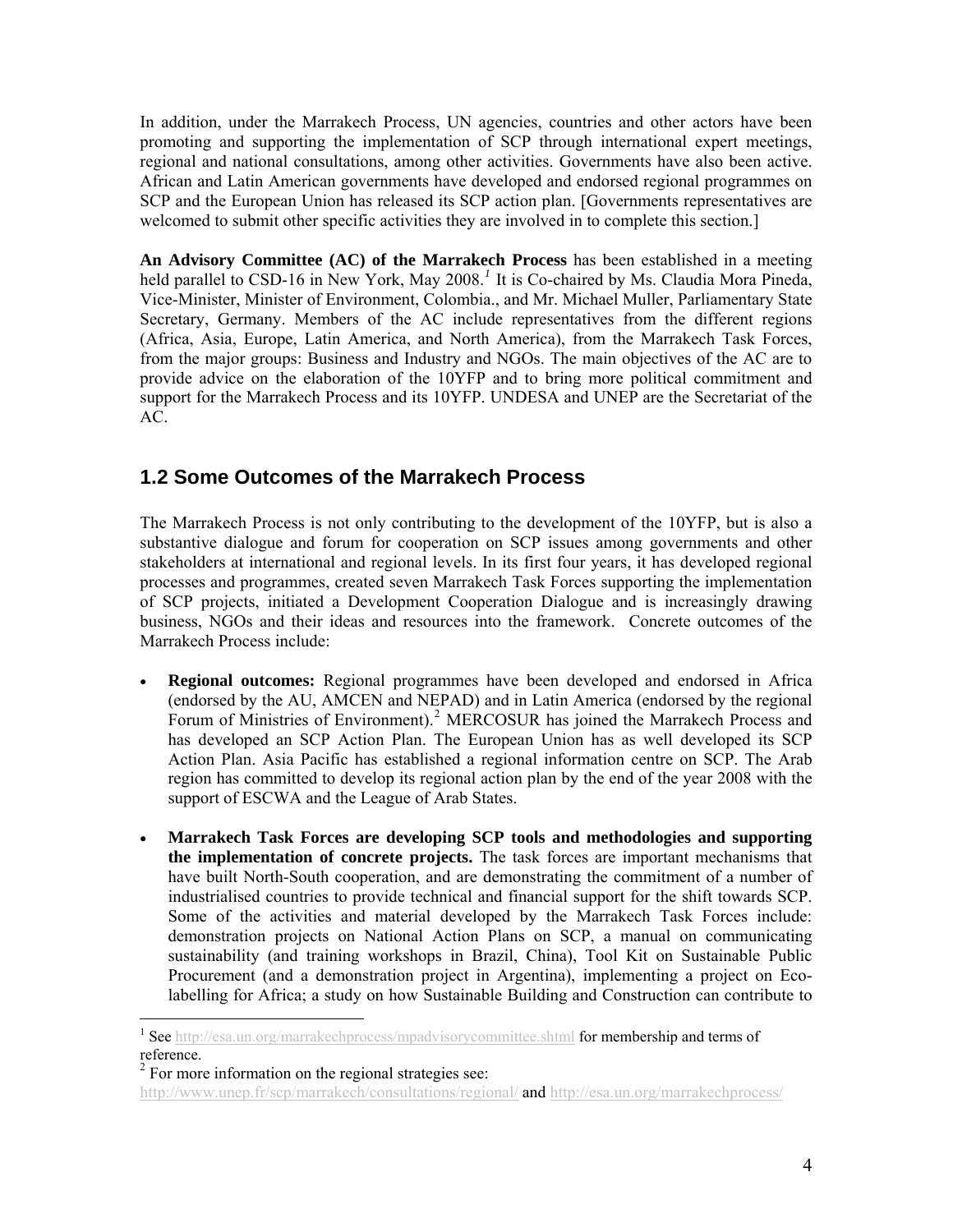Climate Change mitigation; study on Climate Change mitigation and adaptation measures that can be taken in the tourism sector; a manual on Sustainable Coastal Zone Management and tourism; a campaign on sustainable holidays ( Green Passport); and a collection of best practices by all task forces.

- Guidelines to develop National SCP Programmes have been developed<sup>3</sup>. Demonstration projects implementing such programmes are being carried out in eight countries (Mauritius, Indonesia, Tanzania, Egypt, Mozambique, Colombia, Brazil and Ecuador); many more countries have already expressed their interest in using the guidelines.
- Progress has been made in engaging countries with emerging economies in the Marrakech Process. UNEP in cooperation with the European Commission is holding various **national roundtables to encourage SCP initiatives, in China, India and Brazil.**
- **The World Business Council for Sustainable Development (WBCSD) and the International Chamber Commerce (ICC)** have offered to serve as a platform to broaden business engagement in Marrakech Process.

# *2. Procedure for revision of the draft 10YFP*

With the drafting process of the input to the 10YFP started, and now that the first public draft will be circulated through the Advisory Committee to wider audiences, the Secretariat would like to propose a clear and transparent procedure for the revision of subsequent drafts.

The main objective of the Secretariat is that transparency be achieved with respect to all stakeholders. The two following principles should be observed:

- Allow all stakeholders to keep track of the history of the successive drafts of the 10YFP, as well as of the process that led to changes from one version to another;
- Allow all stakeholders to identify the position of their groups as reported by their representatives at the Advisory Committee.

In order to achieve this, successive drafts will be accessible through the Marrakech website<sup>4</sup> so that all stakeholders can track changes from one version to another.

The additional steps that will be taken to ensure transparency on the revision process and position of the various groups within the AC will be discussed at the October 23th, 2008 Advisory Committee meeting.

 $\overline{a}$  $3$  For more information on National Guidelines on SCP Programmes and Action Plans see: http://esa.un.org/marrakechprocess and http://www.unep.fr/scp/marrakech/consultations/national

<sup>&</sup>lt;sup>4</sup> http://esa.un.org/marrakechprocess/ and http://www.unep.fr/scp/marrakech/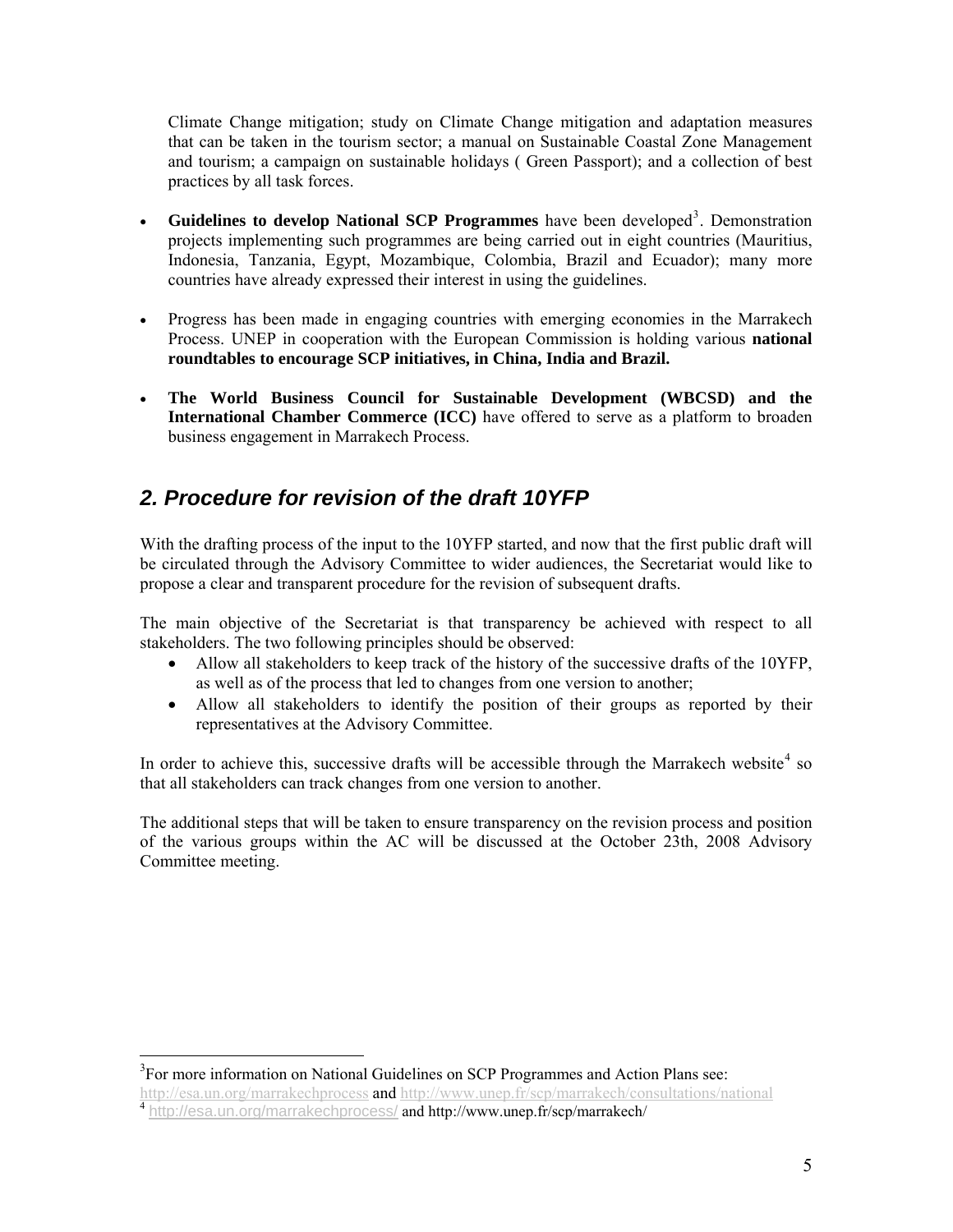# 3. The 10YFP and the CSD process<sup>5</sup>

One major goal of the Marrakech Process is to draft a 10YFP on SCP for consideration by CSD 18/19, where governments will negotiate, with participation of all Major Groups in the deliberations.

**The first year of the CSD cycle (2010)** is the review year. The Secretary General's report will focus on a review of progress in the implementation of commitments, targets and goals related to the sustainable development themes under consideration, including sustainable consumption and production. This report will be prepared during summer/fall of 2009, so **compilations of best practices on SCP and case studies need to be ready by the summer of 2009,** based on formal inputs from governments and major groups. These inputs would be incorporated in the Secretary-General's report reviewing progress on the 10YFP.

**The second year of the CSD cycle (2011)** is the policy year. The Secretary General's report will focus on decisions on how to overcome constraints, obstacles and barriers to the implementation process. It is expected that the proposal of the Draft 10YFP will be included in the Secretary General's report, so the **final draft input of the Marrakech Process to the 10YFP needs to be ready in summer of 2010**. Negotiations on the 10YFP will begin in February 2011 at an intersessional preparatory meeting and conclude in April/May at the CSD.

The CSD process involves other events such as Regional Implementation Meetings (RIMs), involving the Regional Economic Commissions of the UN.

The flow chart below tentatively illustrates how the communication between the Marrakech Process and the formal CSD process could unfold.

The flow chart should be read in complement to the timeline ("Roadmap") that is continuously updated and posted on the Marrakech Process website, http://esa.un.org/marrakechprocess/roadmapcsd.shtml

 $\overline{a}$ 

 $<sup>5</sup>$  For details, see the paper "CSD-18/19 and the 10YFP: What to expect and how to prepare?" prepared</sup> by UNDESA at the request of the Marrakech Process Advisory Committee.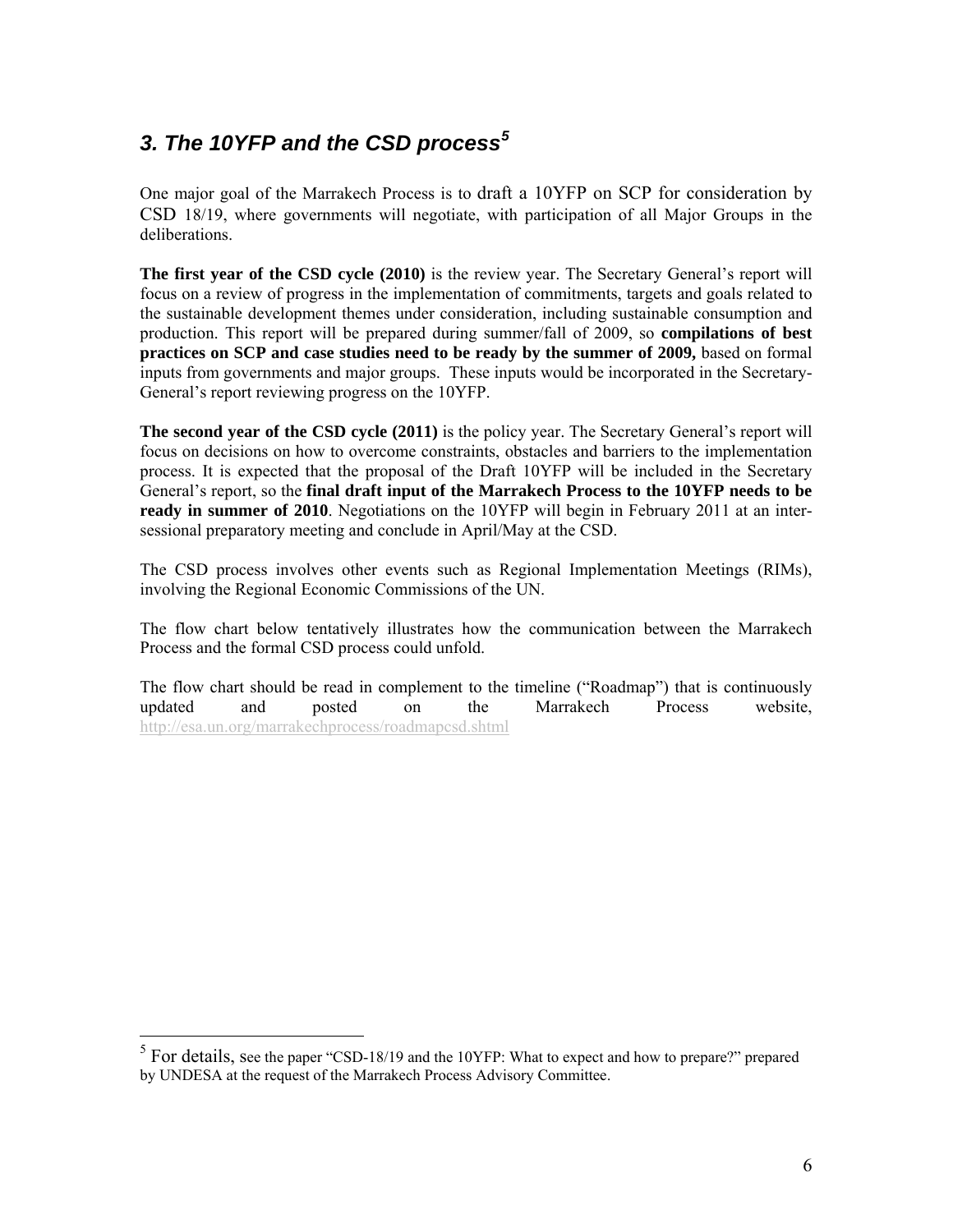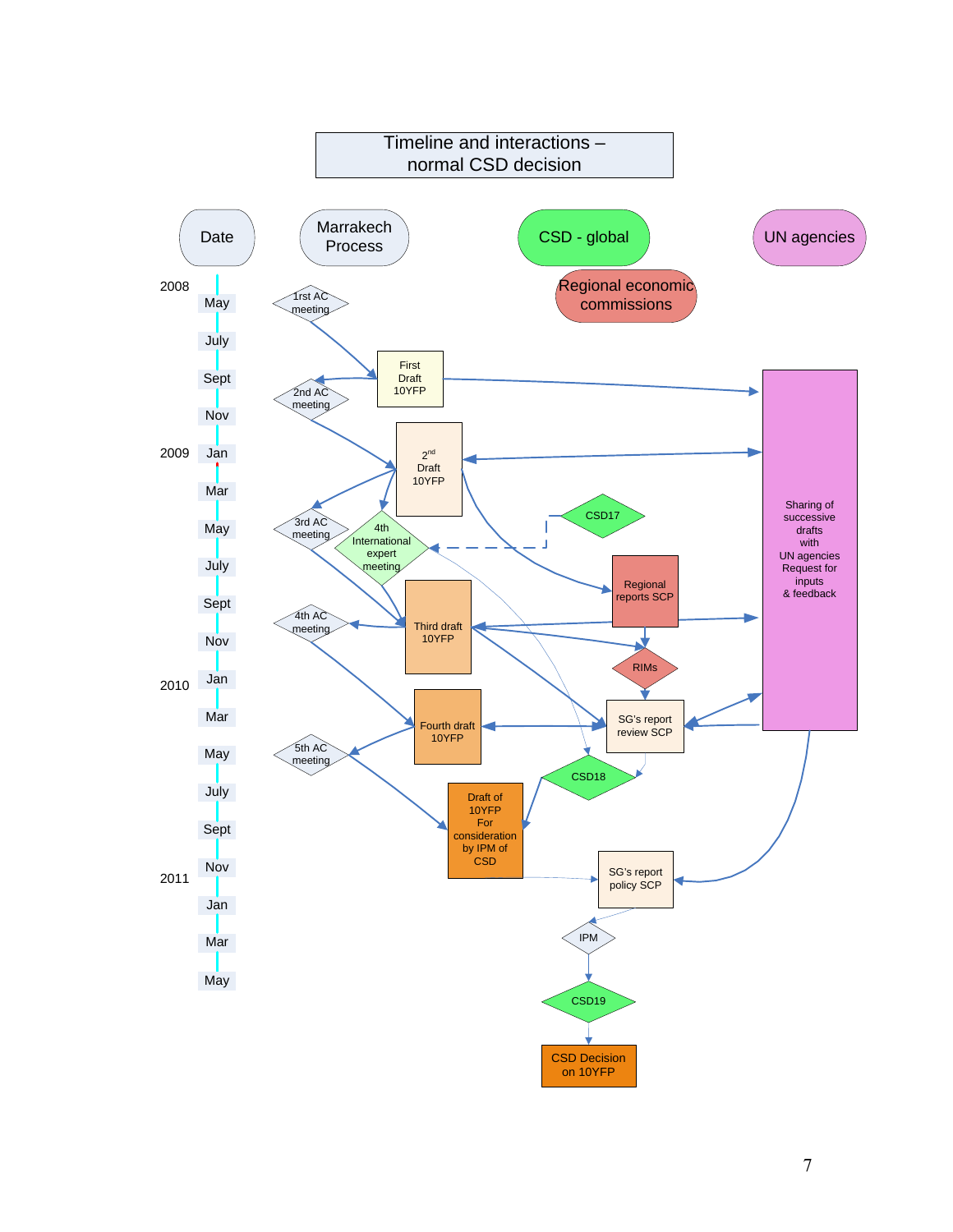## *4. Scope of the 10YFP*

### **4.1 Holistic SCP approach**

**Change towards SCP is a systemic challenge**. Systems of production and consumption are constrained by existing operating contexts (infrastructures and institutions, paradigms, social norms and practices, legal and institutional framework, economic framework). As a consequence, the ability of both business and consumers to initiate changes towards SCP by themselves is limited. Businesses, consumers or policy makers usually cannot solve problems alone but must work together in a 'triangle of change'.<sup>6</sup>

- Public policies can support the change to SCP by stimulating sustainable markets, sustainable innovation systems, and sustainable behavior of companies and consumers. Related concepts and approaches include:
- Ensuring that markets provide the right signals and incentives for sustainable consumer behavior and production (e.g. 'getting the prices right' via taxes, subsidies, other financial incentives);
- Influencing the decisions of consumers: stimulating them to use sustainable products and services, or even to fulfill needs in less resource-intensive and materialized ways. (e.g. moving from products to services, ensuring access to affordable sustainable goods and services, providing clear information and education on SCP, mainstreaming SCP in marketing, removing unsustainable products from the market where feasible, etc).
- Addressing 'socio-technical lock-ins': working with producers and consumers and developing strategies for overcoming blockades for change that individual actors can not tackle on their own;
- Addressing institutions (regulation, accounting and evaluation systems) and paradigms (via advertising, awareness raising, education) that hinder changes. These issues can be covered by various programs, for instance a Sustainable Public Procurement (SPP) program that would develop manuals, training materials and an SPP best practice database, the broad dissemination of the equivalent of the Japanese 'Front runner program' and the German 'Eco top ten' program for products, etc.
- Fostering niche markets that provide alternative ways of doing things and can be scaled up and mainstreamed.

### **4.2. Scope:**

 $\overline{a}$ 

This section presents a summary of the paper prepared by UNDESA at the request of the Marrakech Process Advisory Committee on the potential connections between a 10YFP on SCP and international agreements that are relevant for SCP, mainly multilateral environmental agreements (MEAs) but also some WTO and regional agreements.<sup>7</sup> The main objective of the paper is to set clear scope for the 10YFP on SCP, with two main principles in mind (1) avoid duplication with existing agreements and (2) assess how, if at all, the 10YFP on SCP could support and build synergies with existing instruments.

 $6$  SCORE! SCP: A Framework for Action plan.

 $<sup>7</sup>$  The 10YFP on SCP and other multilateral agreements: What is the connection? The paper is currently in a</sup> draft form and will be supplemented by UNEP's inputs and feedbacks from discussions with the Conventions, inter alia.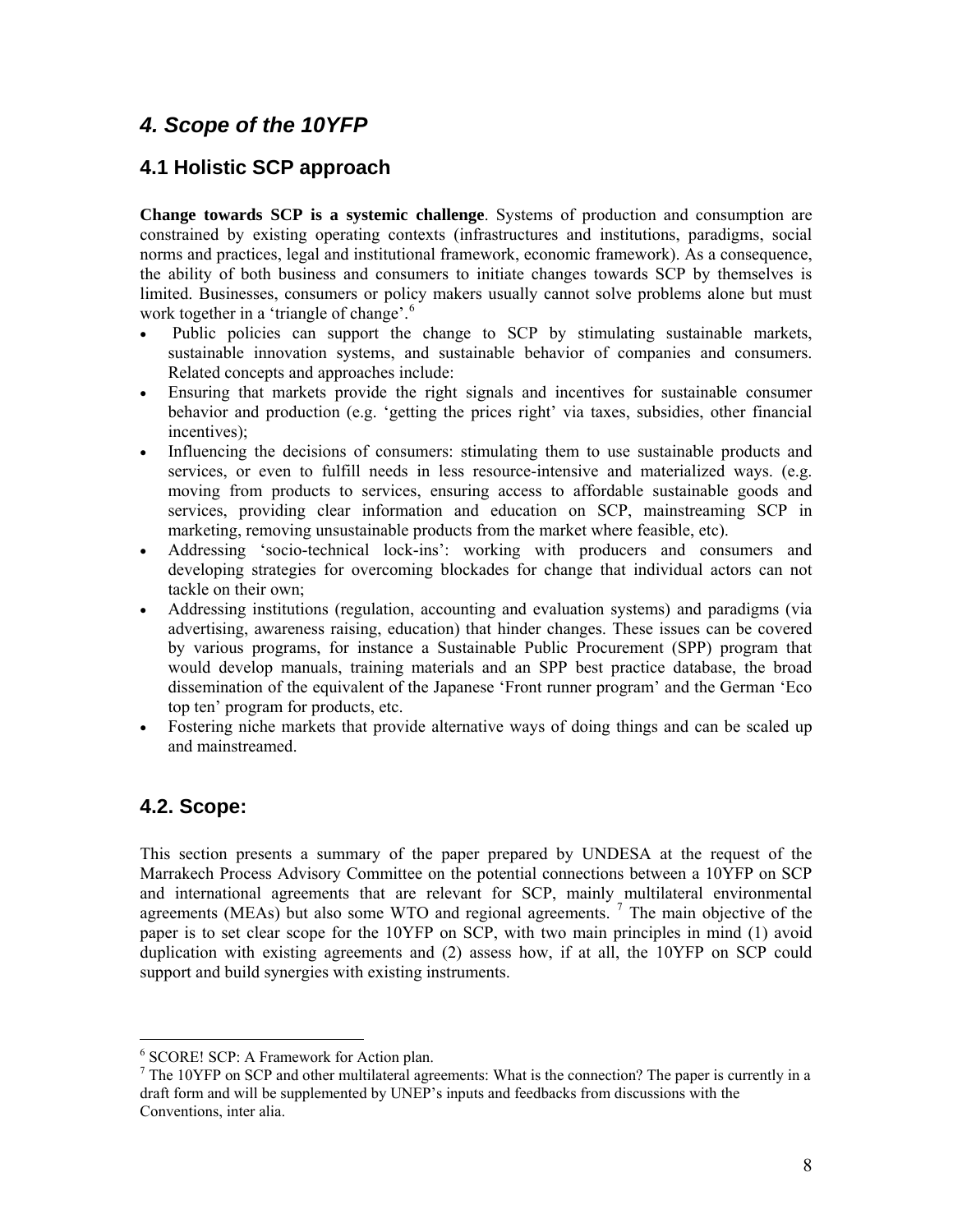In order to achieve this objective, potential overlaps between areas that are going to be covered by the 10YFP and existing instruments must be identified well in advance. That is the purpose of this paper. The analysis leads to the following conclusions in terms of the 10YFP:

1) In terms of scope, in the sectors covered by MEAs, the 10YFP can focus on "beginning-of-lifecycle" or production aspects. Sustainable consumption and production is by nature a holistic concept that includes decisions of design, use and marketing, distribution of products as much as their disposal or reuse. In pushing the environmental agenda towards these traditionally-neglected elements of the product life cycle, the 10YFP can add value to the sustainable development debate in a manner that supports, but does not overlap with, existing MEAs.

2) The 10YFP can also encourage, in a general manner, the broadening of the coverage of the various instruments (in terms of country ratification, geographic zones, and products covered).

3) The main thrust of the 10YFP regarding actions in domains already covered by MEAs and equivalent could be to provide means of implementation, to improve the efficiency of these agreements:

- supporting capacity building to countries for assessments / monitoring, building information systems, and enforcement;
- supporting technical assistance for inclusion of these topics in development strategies;
- supporting R&D and development of cleaner technologies;
- enhancing financing and technology transfer to developing countries.

Other specific activities the 10YFP could include to support these MEAs are reproduced in Tables 1 through 4 below for convenience.

| <b>WASTE</b>                           | Standardize<br>and<br>streamline<br>information<br>Promote<br>information<br>sharing and<br>coordination | Capacity<br>building<br>and<br>technical<br>assistance<br>to perform<br><b>EIAs</b> | <b>Distinction</b><br>for<br>transboundary<br>movement<br>0f<br>for<br>wastes<br>recycling<br>or<br>using<br>recovery<br>cleaner<br>methods | More<br>information<br>about<br>hazards of<br>chemicals<br>and<br>pesticide,<br>inclusion in<br><b>PIC</b> | Assist<br>countries<br>in<br>integrating<br>National<br>Implementation<br><b>Plans</b><br>into<br>sustainable<br>development<br>strategies |
|----------------------------------------|----------------------------------------------------------------------------------------------------------|-------------------------------------------------------------------------------------|---------------------------------------------------------------------------------------------------------------------------------------------|------------------------------------------------------------------------------------------------------------|--------------------------------------------------------------------------------------------------------------------------------------------|
| <b>Basel Convention</b>                | X                                                                                                        | X                                                                                   | X                                                                                                                                           |                                                                                                            |                                                                                                                                            |
| Basel<br>Ban<br>Amendment              | X                                                                                                        |                                                                                     |                                                                                                                                             |                                                                                                            | X                                                                                                                                          |
| Bamako<br>Convention                   | X                                                                                                        | X                                                                                   | X                                                                                                                                           |                                                                                                            |                                                                                                                                            |
| American<br>Central<br>Agreement (CAA) | $\mathbf{X}$                                                                                             | X                                                                                   | X                                                                                                                                           |                                                                                                            |                                                                                                                                            |
| Waigani<br>Convention                  | X                                                                                                        | X                                                                                   | X                                                                                                                                           |                                                                                                            |                                                                                                                                            |
| POPs Convention                        | X                                                                                                        | X                                                                                   |                                                                                                                                             |                                                                                                            | X                                                                                                                                          |
| PIC Convention                         | $\boldsymbol{\mathrm{X}}$                                                                                |                                                                                     |                                                                                                                                             | X                                                                                                          |                                                                                                                                            |

| Table 5.2.1 Potential support of SCP to Waste/ Chemicals legal instruments |  |  |
|----------------------------------------------------------------------------|--|--|
|                                                                            |  |  |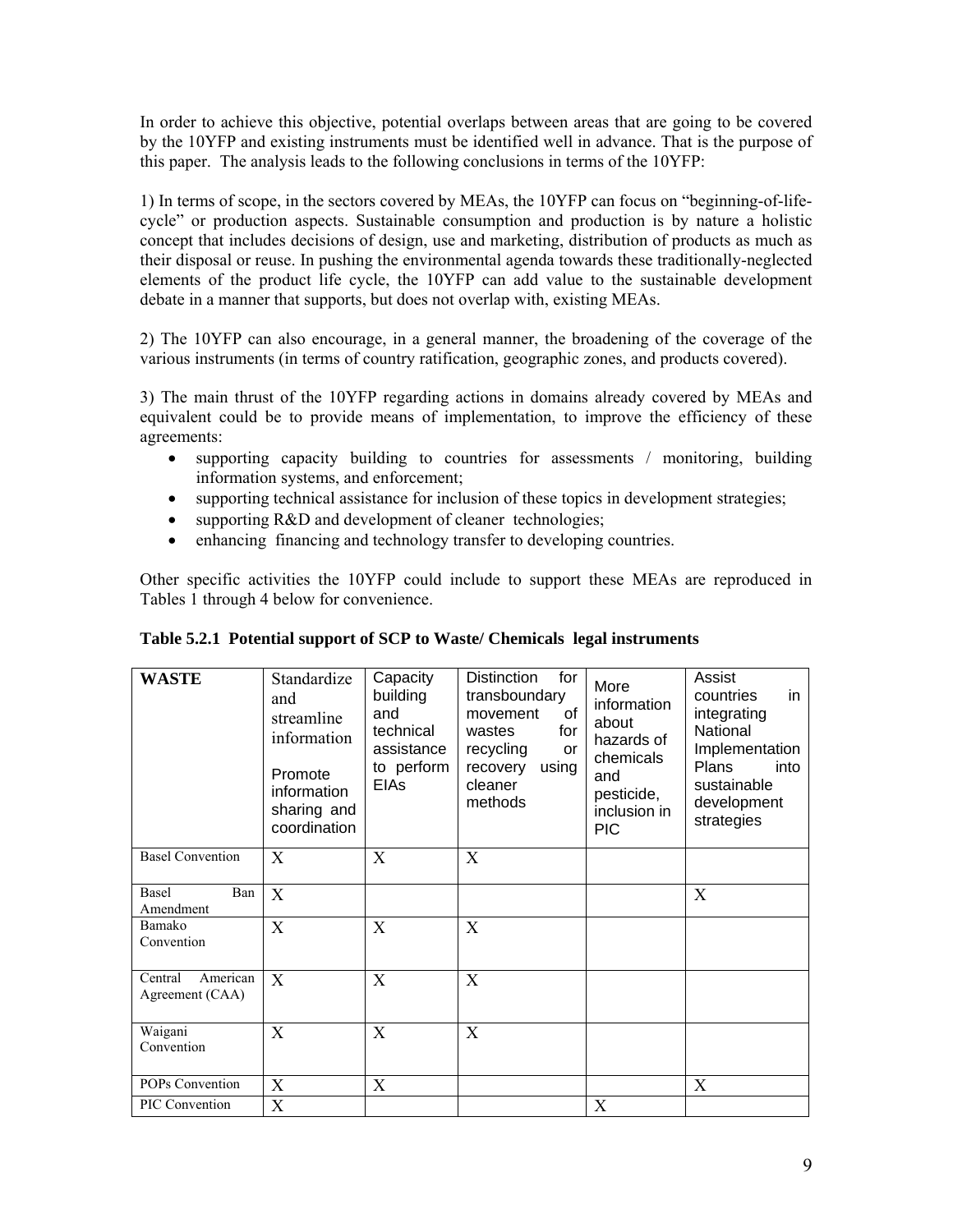| <b>WATER</b>                                      | Regional<br>cooperation to<br>adopt anti-<br>pollution<br>measures<br>consistent with<br>Part VII | Broadening of<br>convention to<br>include internal<br>waterways or all<br>oceans and<br>waterways | Technology transfer<br>and technical support<br>regarding alternative<br>methods of<br>disposal/wetland<br>management | Update<br>Annex<br>lists to conform<br>with<br>hazardous<br>waste<br>conventions | efforts<br>Move<br>the<br>up<br>production<br>chain | <b>Educ</b><br>capac<br>help<br>moni |
|---------------------------------------------------|---------------------------------------------------------------------------------------------------|---------------------------------------------------------------------------------------------------|-----------------------------------------------------------------------------------------------------------------------|----------------------------------------------------------------------------------|-----------------------------------------------------|--------------------------------------|
| of<br>the<br>Sea<br>Law<br>Convention<br>(UNCLOS) | $\mathbf{X}$                                                                                      |                                                                                                   |                                                                                                                       |                                                                                  |                                                     |                                      |
| London Convention                                 |                                                                                                   | X                                                                                                 | X                                                                                                                     |                                                                                  |                                                     |                                      |
| <b>MARPOL 73/78</b>                               |                                                                                                   | X                                                                                                 |                                                                                                                       | Χ                                                                                |                                                     |                                      |
| <b>GPA</b>                                        |                                                                                                   |                                                                                                   |                                                                                                                       |                                                                                  | X                                                   |                                      |
| <b>Ramsar Convention</b>                          |                                                                                                   |                                                                                                   | X                                                                                                                     |                                                                                  |                                                     | X                                    |

#### **Table 4.2.3 Potential support of SCP to Biodiversity/IPR legal instruments**

| <b>BIODIVERSITY</b><br>$\overline{APR}$ | Assist countries in<br>LMO<br>impact<br>evaluations | Promote<br>of<br>extension<br>multilateral<br>other<br>system to<br>crops and<br>other<br><b>GRFAs</b><br>(i.e.,<br>forest.<br>aquatic,<br>animal,<br>microbial) | National<br>legislation<br>and<br>regional<br>that<br>agreements<br>take biodiversity<br>into<br>concerns<br>account | Assist in crafting<br>national<br>legislation<br>to<br>enforce<br>farmers'<br>rights under treaty | SD-<br>Promote<br>related<br>exceptions<br>to<br><b>TRIPS</b><br>(e.g.<br>health-related<br>pharmaceutical<br>exceptions) | As<br>CO <sub>1</sub><br>de<br>IP<br>CO <sub>1</sub><br>wi<br>un |
|-----------------------------------------|-----------------------------------------------------|------------------------------------------------------------------------------------------------------------------------------------------------------------------|----------------------------------------------------------------------------------------------------------------------|---------------------------------------------------------------------------------------------------|---------------------------------------------------------------------------------------------------------------------------|------------------------------------------------------------------|
| <b>CBD</b>                              | X                                                   |                                                                                                                                                                  | X                                                                                                                    |                                                                                                   |                                                                                                                           |                                                                  |
| <b>CITES</b>                            |                                                     |                                                                                                                                                                  | $\boldsymbol{X}$                                                                                                     |                                                                                                   |                                                                                                                           |                                                                  |
| Cartagena Protocol                      |                                                     | X                                                                                                                                                                |                                                                                                                      | X                                                                                                 |                                                                                                                           |                                                                  |
| <b>TRIPS</b>                            |                                                     |                                                                                                                                                                  |                                                                                                                      |                                                                                                   | X                                                                                                                         | X                                                                |

### **Table 4.2.4 Potential support of SCP to Atmosphere/climate change/Desertification UNCCD**

| <b>ATMOSPHERE/</b><br><b>CLIMATE</b><br><b>CHANGE</b> | Enhancing<br>coordination<br>w/other<br>instruments | Expanding<br>approach to<br>focus<br>on<br>entire<br>product life<br>cycle | Encouraging<br>ODS/CO2-<br>related<br>technology<br>transfer | Encourage<br>energy<br>efficiency,<br>renewable<br>energy etc. | Decarbonization<br>implies revision<br>production<br>of<br>and<br>consumption<br>patterns |
|-------------------------------------------------------|-----------------------------------------------------|----------------------------------------------------------------------------|--------------------------------------------------------------|----------------------------------------------------------------|-------------------------------------------------------------------------------------------|
| <b>UNFCCC</b>                                         |                                                     |                                                                            |                                                              |                                                                |                                                                                           |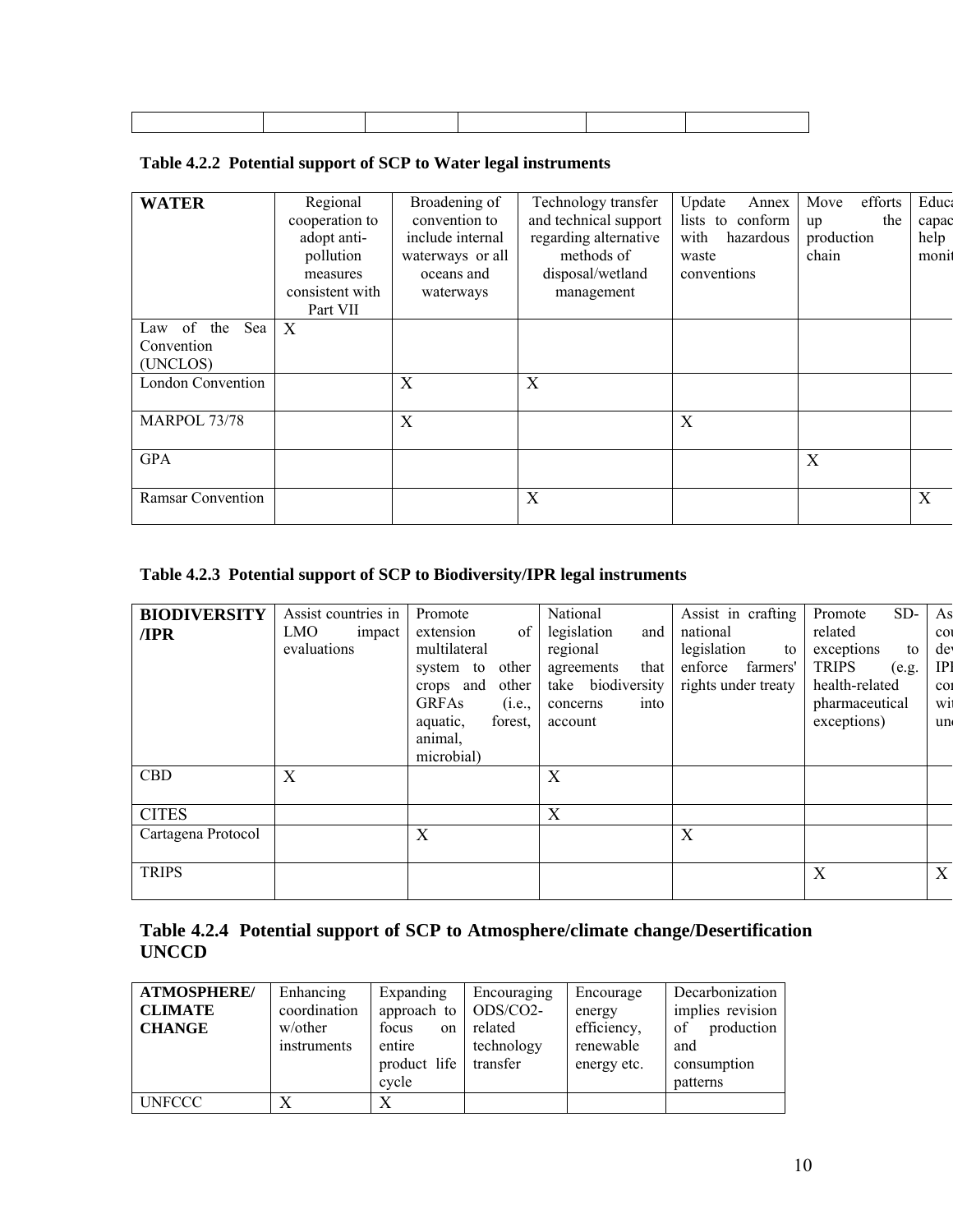| Kyoto Protocol    |  |  |  |
|-------------------|--|--|--|
|                   |  |  |  |
| Montreal Protocol |  |  |  |
|                   |  |  |  |
| <b>UNCCD</b>      |  |  |  |

# *5. Demand and supply analysis*

## **5.1 Demand for SCP activities: priorities from regional consultations**

Regional and national needs and priorities were identified to support the development of the 10YFP. Regions, countries and the Marrakech Task forces have developed new SCP tools and methodologies for SCP, have built cooperation among different actors, and implemented some demonstration projects, all these being important inputs in the elaboration of the 10YFP. At the same time, local, national, and regional activities related to SCP were reviewed through web search, consultations with major groups, and by the seven Marrakech Process Task Forces. These priorities and existing activities were analyzed to start identifying gaps between the regional and national "demand" and the "supply" of activities and programs to address priority concerns.

The Secretariat has undertaken a mapping exercise of key priorities and needs to promote SCP identified during the regional consultations under the Marrakech Process (Africa, Asia Pacific, Arab Region, Europe and Latin America) $8$ . As a result, common priorities have been identified across regions (Table 1, and Annex 1).

All regions have identified some sectoral priorities. For most of the regions energy, waste management, water, mobility and housing are key priorities, while agriculture and tourism are priorities only for few regions. Most regions also identified key policies and tools to promote SCP such as developing national SCP action plans or mainstreaming SCP in the existing programmes, promoting sustainable procurement, economic instruments, and supplying of sustainable products; supporting SMES to move towards SCP, integrate SCP in formal and informal education and implement different policies to change consumer behaviour, as well as rural and urban development. Poverty reduction is a cross-cutting issue for less developed regions (see Table 1).

### **5.1.1. Africa**

 $\overline{a}$ 

Four SCP priority areas have been identified in Africa, which are reflected in the African 10YFP on SCP. The priorities are: energy, water and sanitation, habitat and sustainable urban development, and industrial development.<sup>9</sup> Under each area, the African 10YFP lists more detailed priorities and recommendation for action, for example:

 $8$  No North American meeting has been held so far. The first meeting is planned for fall 2008.

 $9$ <sup>9</sup> The second expert group meeting on the African 10YFP, 19-20 February, 2005, Nairobi,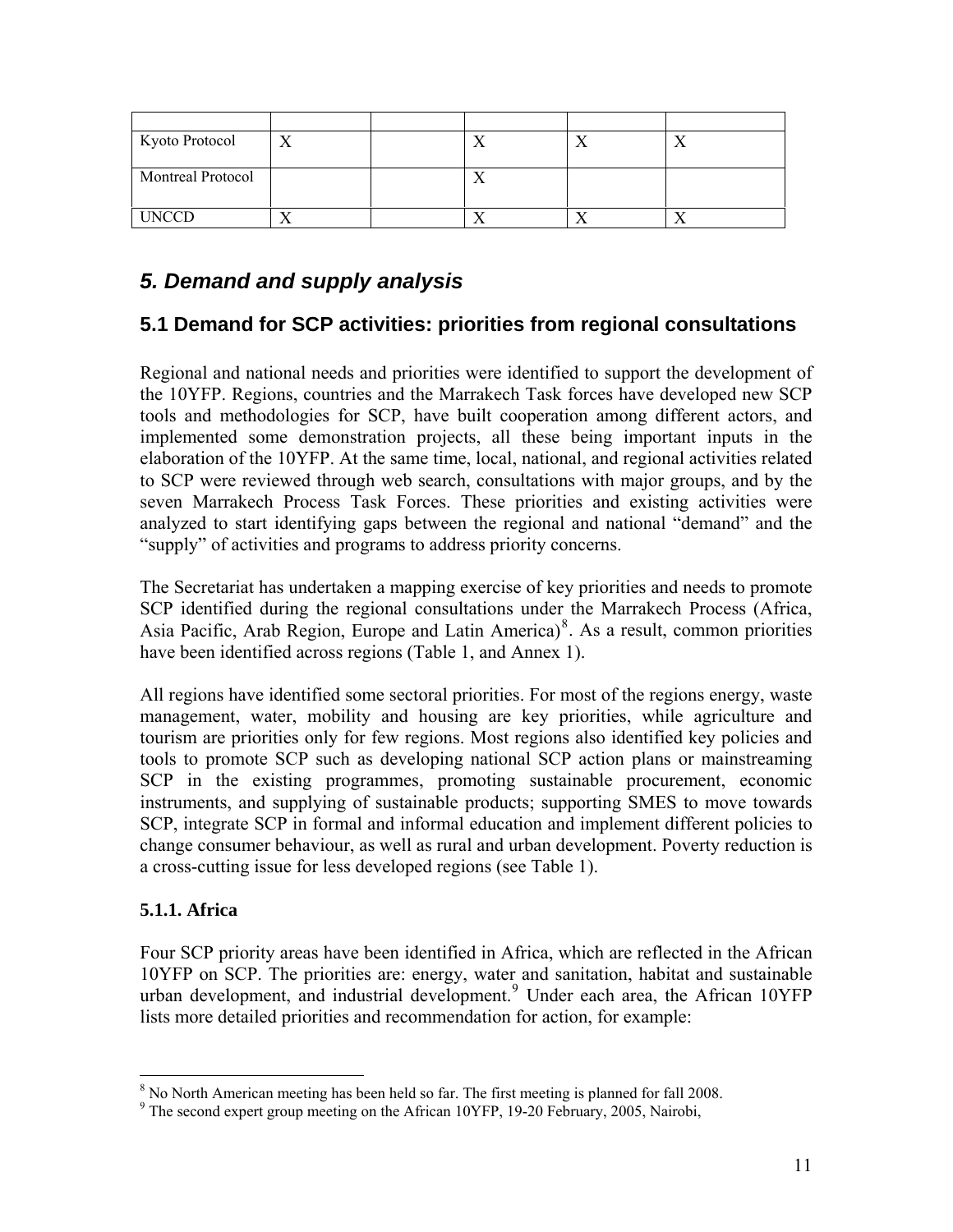• Energy: promoting renewable energies, energy efficient technologies and modernized energy systems in agriculture, industries and households.

• Water and sanitation: sustainable management and use of water and sanitation, and safe reuse of waste water.

• Habitat and urban development: Integrated Solid Waste Management (ISWM), sustainable urban mobility, reduction of vehicle emissions, and sustainable urban development.

• Industrial development: strengthening capacity of African Roundtable on sustainable consumption and production (ARSCP); financing business transition; value-added chains for agro-products and by-products, market for sustainable goods and services, early warning system to improve value of African products.

| <b>REGION</b><br><b>PRIORITIES</b>                                    | <b>AFRICA</b> | ASIA &<br><b>THE PACIFIC</b> | <b>EUROPE</b> | <b>LATIN AMERICA</b><br>& THE CARIB-<br><b>BEAN</b> | <b>ARAB REGION</b><br>(WEST ASIA) | <b>NORTH</b><br><b>AMERICA</b> |
|-----------------------------------------------------------------------|---------------|------------------------------|---------------|-----------------------------------------------------|-----------------------------------|--------------------------------|
| <b>PRIORITY SECTORS</b>                                               |               |                              |               |                                                     |                                   |                                |
| <b>ENERGY</b>                                                         | $\bullet$     | $\circ$                      | $\bullet$     | $\bullet$                                           | $\bullet$                         |                                |
| AGRICULTURE-FOOD                                                      | $\bullet$     |                              | $\bullet$     |                                                     |                                   |                                |
| <b>HOUSING (BUILDING &amp; CONSTRUCTION)</b>                          | *             |                              | $\bullet$     |                                                     | $\bullet$                         | $+$                            |
| <b>TRANSPORT / MOBILITY</b>                                           | *             | $\ast$                       | $\bullet$     | $\ast$                                              |                                   |                                |
| <b>TOURISM</b>                                                        |               |                              |               |                                                     | $\bullet$                         | $^{+}$                         |
| <b>WASTE</b>                                                          | $\ast$        | $\bullet$                    |               | $\ast$                                              |                                   |                                |
| <b>WATER</b>                                                          | $\bullet$     |                              |               | $\bullet$                                           |                                   |                                |
| PRIORITY SCP PROGRAMMES/TOOLS                                         |               |                              |               |                                                     |                                   |                                |
| NATIONAL SCP ACTION PLANS/PROGRAMMES                                  | $\bullet$     |                              |               |                                                     |                                   |                                |
| <b>FINANCE AND ECONOMIC FRAMEWORK</b><br><b>FOR SCP</b>               |               |                              |               |                                                     | ●                                 |                                |
| <b>SUSTAINABLE PROCUREMENT</b>                                        | $\bullet$     | $\bullet$                    | $\bullet$     | $\bullet$                                           | $\bullet$                         | $^{+}$                         |
| <b>SUSTAINABLE PRODUCTS &amp; SERVICES</b><br>(Labelling & Standards) |               |                              |               |                                                     |                                   | $^{+}$                         |
| EDUCATION, INFORMATION ON SCP & SUS-<br><b>TAINABLE LIFESTYLE</b>     |               |                              |               |                                                     | $\bullet$                         | $^{+}$                         |
| <b>ENHANCING BUSINESS COMPETITIVENESS</b><br>THROUGH SCP (SMEs)       |               | ●                            | ●             |                                                     | ●                                 |                                |
| URBAN & RURAL DEVELOPMENT<br>(SUSTAINABLE CITIES)                     |               |                              |               |                                                     |                                   |                                |
| <b>CROSS-CUTTING ISSUE</b>                                            |               |                              |               |                                                     |                                   |                                |
| <b>POVERTY ALLEVIATION</b>                                            |               |                              |               |                                                     |                                   |                                |

Table 1. Priorities identified under the Marrakech Process Regional Consultations

\* for more detail see Annex I. | Priority arising at international meeting \* Issue discussed under Urban Development + USA members participating Task Forces

#### **5.1.2. Asia and the Pacific**

 $\overline{a}$ 

In the Asia and the Pacific region, identified SCP priority areas are waste, industrial development, and urban  $&$  rural development.<sup>10</sup>

 $10$  Abstracted from the Second SCP Asia- Pacific regional meeting, Nov. 2003, Seoul.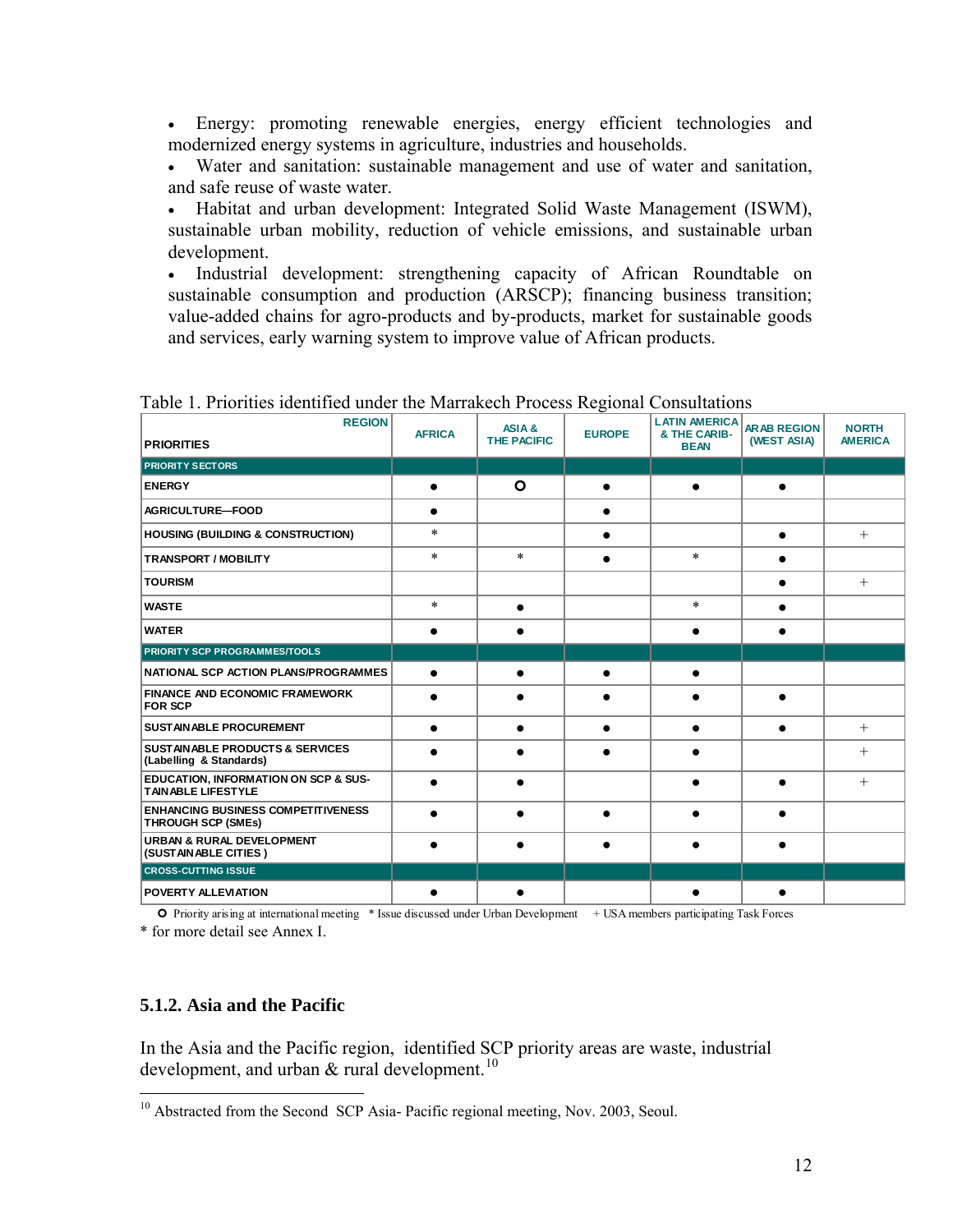• Waste management: solid waste management, dumping sites of outdated technologies.

• Industrial development: access to and financing for cleaner technologies; SCP in SMEs.

• Urban & rural development: address the rapid urbanization and poor urban planning which causes serious problems in urban transportation.

• Education and Information: integration of SCP into formal education; supporting R&D on consumer behavior, consumer protection and education.

• Sustainable products and services: R&D, knowledge management on ecoproducts and eco-labeling.

• Institutional capacity building: national SCP strategies; economic instruments, sustainable procurement.

### **5.1.3. Europe**

 $\overline{a}$ 

In Europe key priority and challenges have been identified at the first and second regional meeting on SCP in Europe<sup>11</sup>; and three sectoral priorities have been identified by the European Environment Agency (EEA): housing, food & drinks, mobility;<sup>12</sup> in addition to sustainable energy use  $13$ . Some priority areas for policy making are:

• *Coherent strategic framework for sustainable development and SCP*: competitiveness and jobs creation in a framework of sustainable development;

• *Consumers' and producers' decisions*: change consumer behavior, through communication, education and information strategy is urgently required at local, national and European level;

• *Policy integration*: demonstrate synergies and value added by addressing SCP, de-coupling economic growth from environmental degradation, ensuring coherence by integrating sustainable development concerns into sector policies, such as agriculture, fisheries, transport, trade etc.

• *Making the market work for SCP*: addressing market failures and getting prices right (tax reform in support of sustainability), and building a clean, clever and competitive Europe.

• *SCP on the global market*: supporting other regions, especially developing countries, in achieving sustainable development including SCP.

#### **5.1.4. Latin America and the Caribbeans**

In the Latin America and the Caribbean region high SCP priority areas have been identified in urban development, water resources and industrial development, with cross-

<sup>&</sup>lt;sup>11</sup> 1<sup>st</sup> European Stakeholder Meeting on SCP, Ostende, Belgium, November 2004.

 $12$  The conference "Time for Action – Towards Sustainable Consumption and Production in Europe", 27-29 September, in Ljubljana, Slovenia.

<sup>&</sup>lt;sup>13</sup> European SCP Regional Meeting, Dec. 2005, Berlin

http://esa.un.org/marrakechprocess/pdf/SCPConferenceReportBerlin.pdf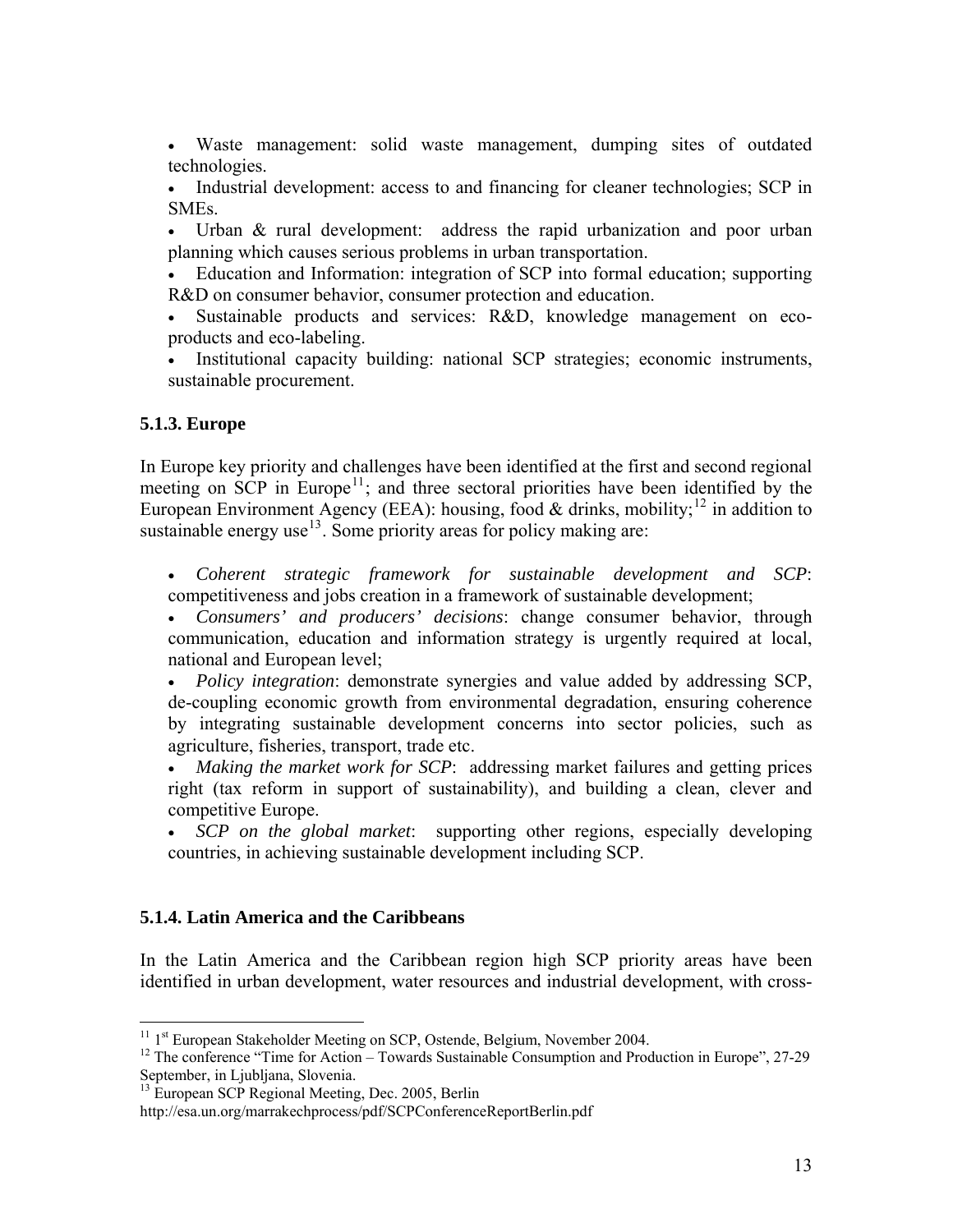cutting issues on economic competitiveness and institutional capacity.<sup>14</sup> Main priority areas for action are: promote national multi-stakeholder dialogue on SCP, national strategies on SCP, sustainable public procurement, support SME and launch a regional SCP information network.<sup>15</sup> Some Key recommendations to the above priority areas are:

• *Urban development*: supporting systematic land-use planning; promoting integrated waste management, water and air pollution control<sup>16</sup>.

• *Water resource*: supporting watershed management, coasts and coastal resource management, inland water quality and fresh water supply.

• *Industrial development*: promoting cleaner production and energy efficiency.

• *Economic competitiveness*: correcting market failure; green products and services through eco-labeling and public procurement; CRS; support SMEs, environmental performance.

• *Institutional capacity*: environmental education and training; public-private partnerships; encouraging social participation and empowerment; inclusion of the environmental dimension into economic and social processes; evaluation and development of indicators; reinforcing regional collaboration with sub-regional organisations; promoting national SCP programmes and sustainable public procurement.

### **5.1.5. Arab region**

In the Arab Region, SCP priorities identified are: energy, water, waste, transport, rural development  $\&$  poverty alleviation, and education for sustainable lifestyles<sup>17</sup>. Sustainable Tourism, Sustainable Building and Construction are also emerging priorities in the region.

• "*energy*": enhancing energy access, improving energy efficiency and demand-side management in all sectors, deregulation and privatization of electricity sectors.

• Priorities in "*transport*": promoting sustainable transport and the use of clean fossil fuels.

• "*water*": secure water supply, identify water and energy linkage, and improve water quality management.

• "*waste*": management of solid, liquid and hazardous waste, and ensuring the integrated waste management adapted in all countries in the region.

• "*institutional capacity*": sustainable public procurement, supporting SMEs through technology transfer, and promoting education on sustainable lifestyles in the region.

 $\overline{a}$ <sup>14</sup> Summarized from the reports of the third LAC regional meeting in Managua, Nicaragua, 2003, and fourth regional meeting in Sao Paulo, Brazil, 2007.

<sup>&</sup>lt;sup>15</sup> 4<sup>th</sup> Regional Expert Meeting on SCP, Sao Paulo, Brazil, October 2007; endorsed by the XVI Forum on Ministries of Environment of Latin America.

<sup>&</sup>lt;sup>16</sup> First Regional Expert Meeting on SCP in Latin America, Buenos Aires, Argentina, 2003.

<sup>&</sup>lt;sup>17</sup> First Regional Meeting on SCP in the Arab Region, Abu Dhabi, March, 2008.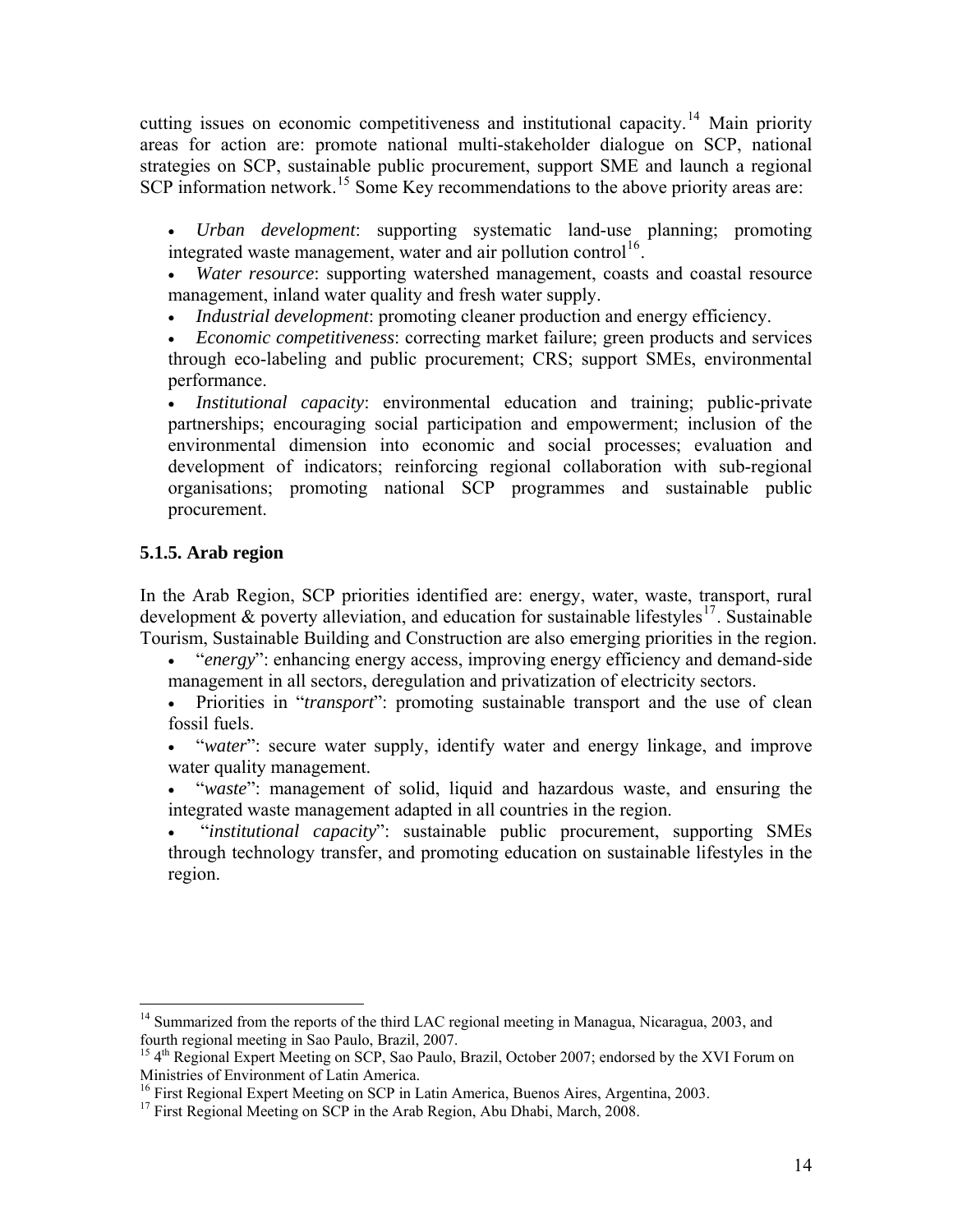## **5.2 Supply: results (to be completed)**

### *Existing activities supportive to SCP - Supply side analysis*

The Secretariat has started to conduct a mapping exercise of existing SCP programs for 10 sectors<sup>18</sup> – see list in the Figure 1. This exercise has to be complemented by:; (i) completing the analysis for all sectors (for example, presently agriculture is not well covered) and *capacity building and technology transfer for SMEs has emerged as a priority in most regions and will have to be added to the review*; (ii) calling for inputs from the Major Groups (NGOs, foundations, etc.) on what exists, especially in the private sector now not covered at all; and (iii) most importantly, integrating the mappings done by Marrakech Task Forces on their own "sectors of activity".

The objective of the mapping exercise is to identify existing SCP-related activities (toolkits, research and analysis, technical assistance, pilot projects, etc.) including activities not labeled as such, so as to provide a "big picture" of the existing supply and identify gaps. One criterion of selection is that these programmes can be still active during the 10 year duration of the Framework of Programmes. The partial review of existing activities identified more than 350 existing programmes (Figure 1). Though the analysis is preliminary, some trends seem to emerge. First, the number of programs is larger in the water/energy sector, followed by the mobility and urban planning sector. Second, most activities and programmes focus on information/clearing house, awareness raising, and capacity building. Financing, research and policy tools seem to be less prominent. Third, the 10 YFP on SCP will be able to build on an immense array of existing activities.



Figure 1: Existing programs aimed that support SCP activities

Source: Marrakech Process Secretariat

 $\overline{a}$ 

 $18$  Key sectors for the review were selected before the regional consultations and thus some areas will have to be covered in the round of research.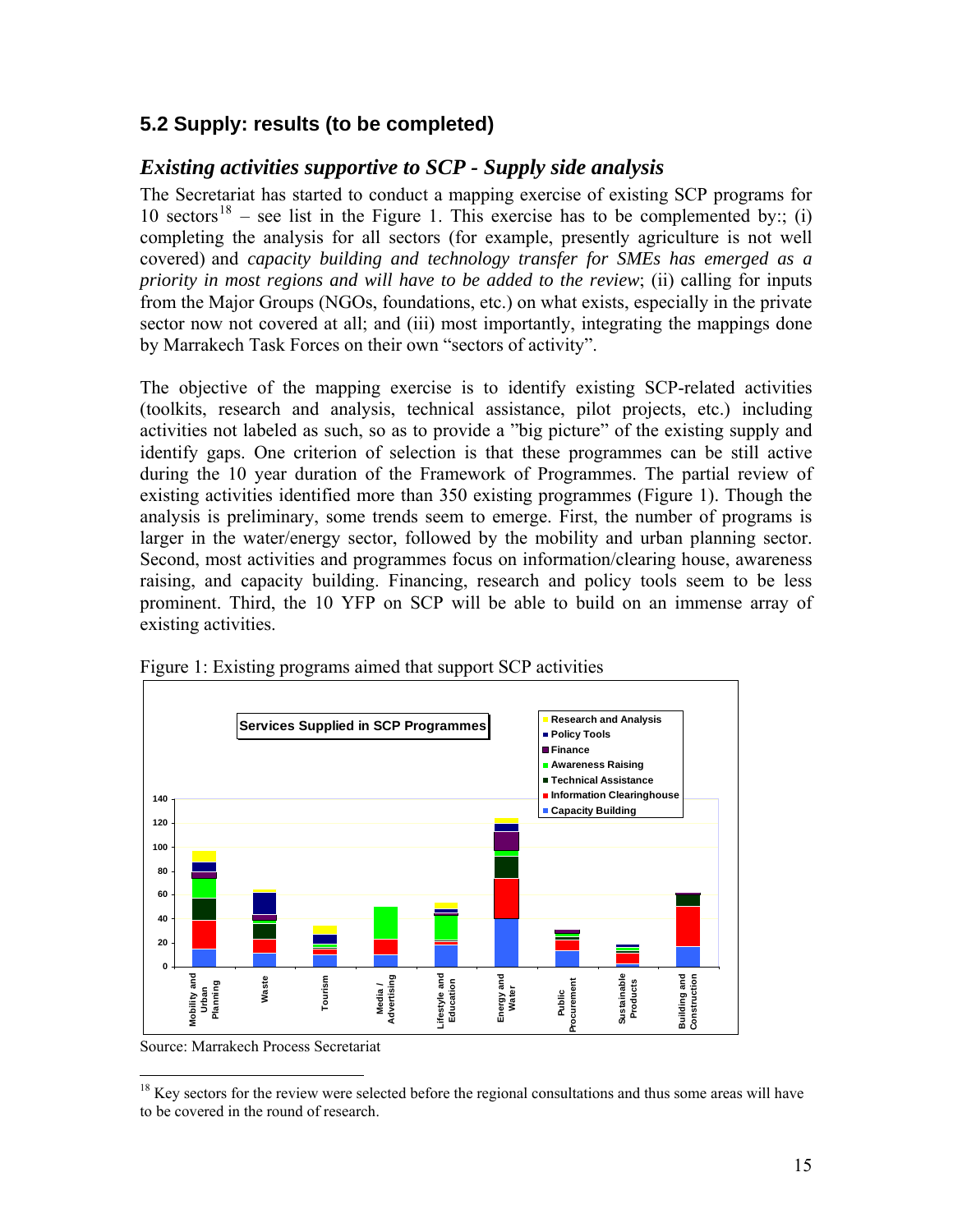### **Regional gap analysis: results**

Identifying existing programmes and activities for global or well-known agencies is relatively straight forward. Assessing the coverage, dynamisms, and seriousness of these programmes may require a few phone calls or web-search. However, assessing the same characteristics for community, local, regional or sectoral activities maybe more complicated without being familiar with the implementing organizations, groups, or agencies. Yet, some of these smaller-scale NGO or community or private-sector driven projects may contain best practices worth sharing to fill some of the gaps identified

Therefore in Table 2 in the main document, results are presented using a gap analysis format. That is, regional demands are grouped by category. Existing activities to meet these demands are identified as well as remaining gaps in these activities. This logical progression leads to a list of activities to meet these gaps, column 4 in Table 2, which represents the proposed programmes. As indicated in the text, we are hopeful that stakeholders from all sectors will be able to help identify regional activities, gaps and activities that could meet these gaps. A final analysis and clustering of these activities prioritized according the defined objectives would form the final proposed programmes.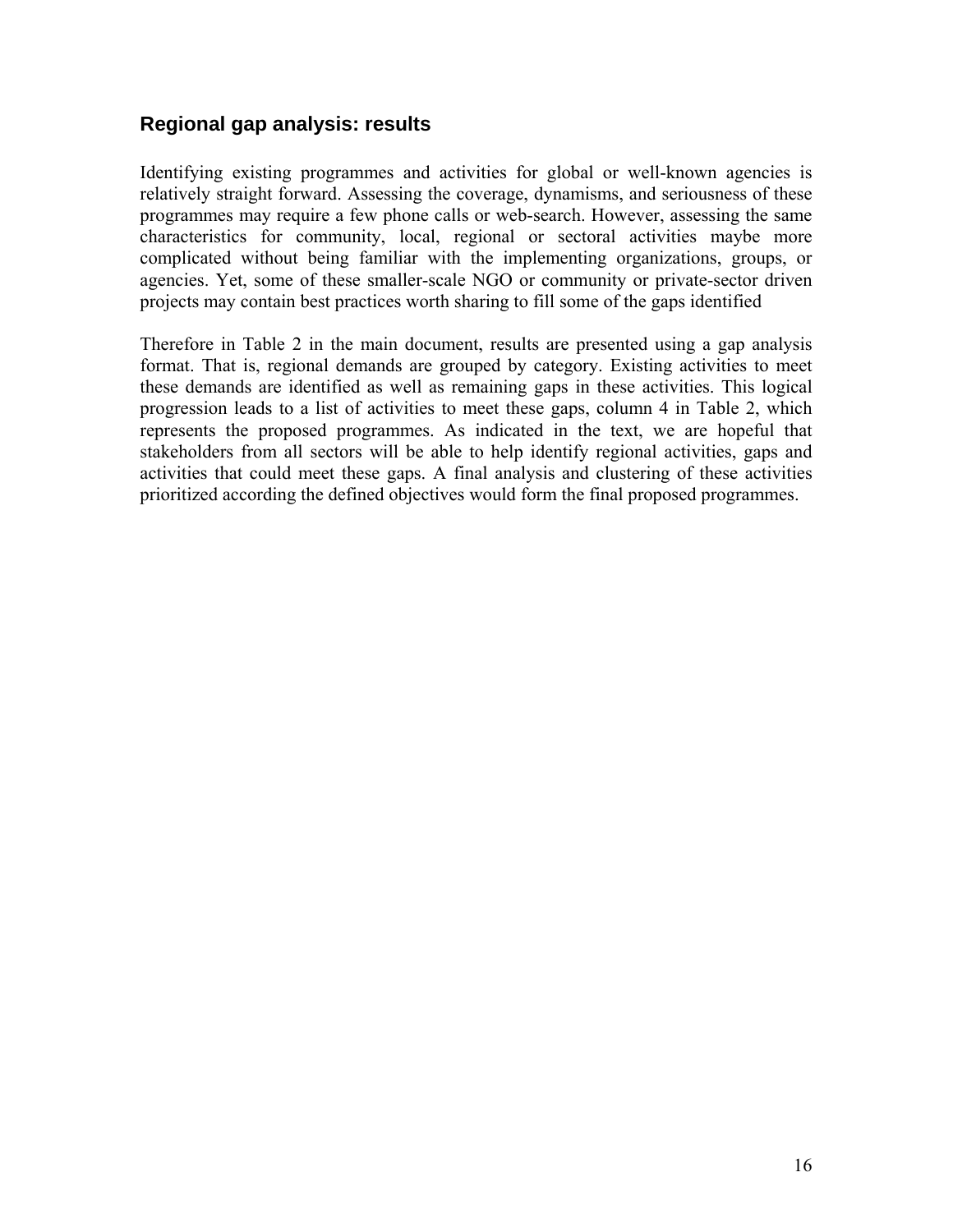## *Annex 1: JPOI chapter III*

#### III. Changing unsustainable patterns of consumption and production

14. Fundamental changes in the way societies produce and consume are indispensable for achieving global sustainable development. All countries should promote sustainable consumption and production patterns, with the developed countries taking the lead and with all countries benefiting from the process, taking into account the Rio principles, including, inter alia, the principle of common but differentiated responsibilities as set out in principle 7 of the Rio Declaration on Environment and Development. Governments, relevant international organizations, the private sector and all major groups should play an active role in changing unsustainable consumption and production patterns. This would include the actions at all levels set out below.

15. Encourage and promote the development of a 10-year framework of programmes in support of regional and national initiatives to accelerate the shift towards sustainable consumption and production to promote social and economic development within the carrying capacity of ecosystems by addressing and, where appropriate, delinking economic growth and environmental degradation through improving efficiency and sustainability in the use of resources and production processes and reducing resource degradation, pollution and waste. All countries should take action, with developed countries taking the lead, taking into account the development needs and capabilities of developing countries, through mobilization, from all sources, of financial and technical assistance and capacity-building for developing countries. This would require actions at all levels to:

(a) Identify specific activities, tools, policies, measures and monitoring and assessment mechanisms, including, where appropriate, life-cycle analysis and national indicators for measuring progress, bearing in mind that standards applied by some countries may be inappropriate and of unwarranted economic and social cost to other countries, in particular developing countries;

(b) Adopt and implement policies and measures aimed at promoting sustainable patterns of production and consumption, applying, inter alia, the polluter-pays principle described in principle 16 of the Rio Declaration on Environment and Development;

(c) Develop production and consumption policies to improve the products and services provided, while reducing environmental and health impacts, using, where appropriate, science-based approaches, such as life-cycle analysis;

(d) Develop awareness-raising programmes on the importance of sustainable production and consumption patterns, particularly among youth and the relevant segments in all countries, especially in developed countries, through, inter alia, education, public and consumer information, advertising and other media, taking into account local, national and regional cultural values;

(e) Develop and adopt, where appropriate, on a voluntary basis, effective, transparent, verifiable, non-misleading and non-discriminatory consumer information tools to provide information relating to sustainable consumption and production, including human health and safety aspects. These tools should not be used as disguised trade barriers;

(f) Increase eco-efficiency, with financial support from all sources, where mutually agreed, for capacity-building, technology transfer and exchange of technology with developing countries and countries with economies in transition, in cooperation with relevant international organizations.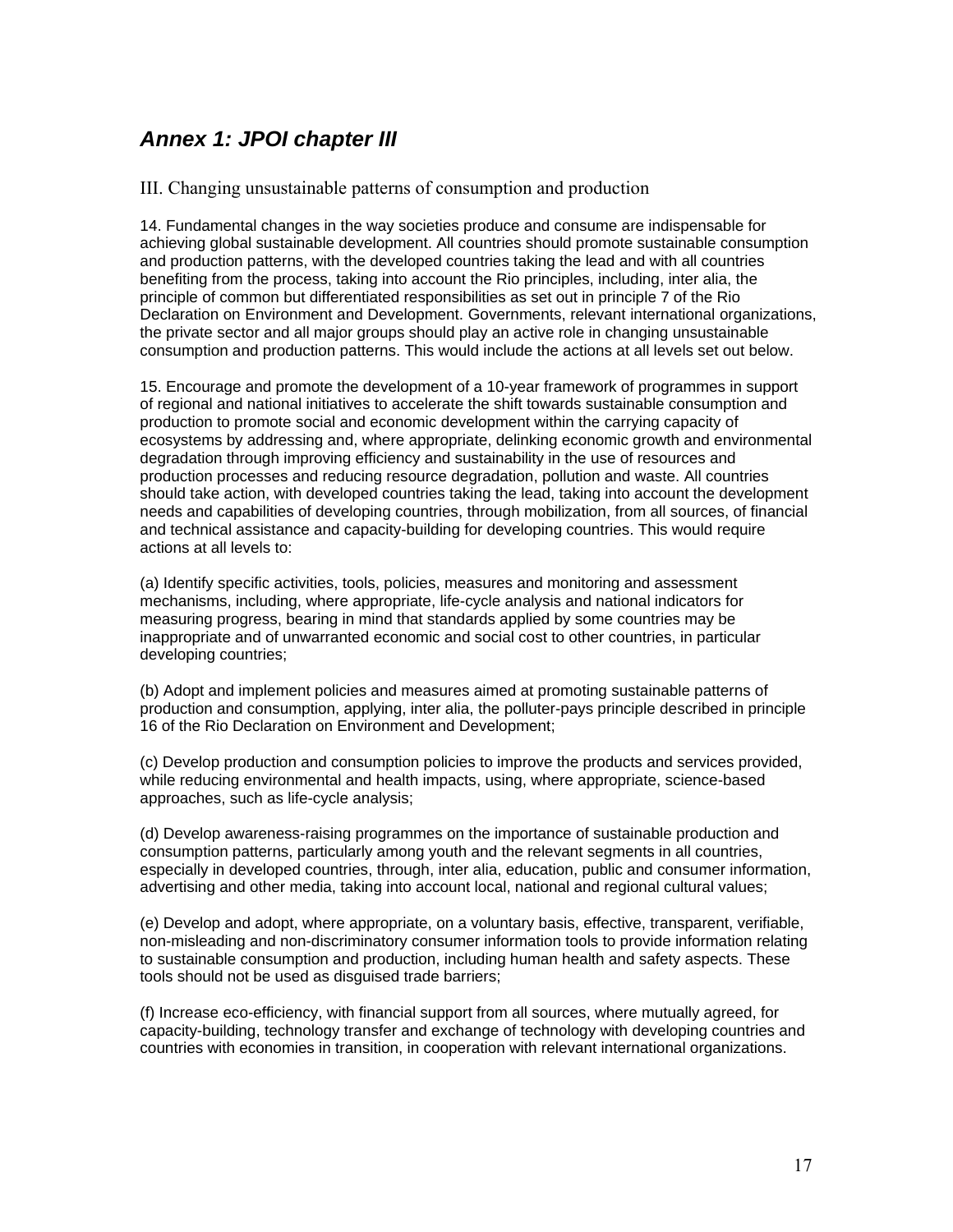16. Increase investment in cleaner production and eco-efficiency in all countries through, inter alia, incentives and support schemes and policies directed at establishing appropriate regulatory, financial and legal frameworks. This would include actions at all levels to:

(a) Establish and support cleaner production programmes and centres and more efficient production methods by providing, inter alia, incentives and capacity-building to assist enterprises, especially small and medium-sized enterprises, particularly in developing countries, in improving productivity and sustainable development;

(b) Provide incentives for investment in cleaner production and eco-efficiency in all countries, such as state-financed loans, venture capital, technical assistance and training programmes for small and medium-sized companies while avoiding trade-distorting measures inconsistent with the rules of the World Trade Organization;

(c) Collect and disseminate information on cost-effective examples in cleaner production, ecoefficiency and environmental management and promote the exchange of best practices and know-how on environmentally sound technologies between public and private institutions;

(d) Provide training programmes to small and medium-sized enterprises on the use of information and communication technologies.

17. Integrate the issue of production and consumption patterns into sustainable development policies, programmes and strategies, including, where applicable, into poverty reduction strategies.

18. Enhance corporate environmental and social responsibility and accountability. This would include actions at all levels to:

(a) Encourage industry to improve social and environmental performance through voluntary initiatives, including environmental management systems, codes of conduct, certification and public reporting on environmental and social issues, taking into account such initiatives as the International Organization for Standardization standards and Global Reporting Initiative guidelines on sustainability reporting, bearing in mind principle 11 of the Rio Declaration on Environment and Development;

(b) Encourage dialogue between enterprises and the communities in which they operate and other stakeholders;

(c) Encourage financial institutions to incorporate sustainable development considerations into their decision-making processes;

(d) Develop workplace-based partnerships and programmes, including training and education programmes.

19. Encourage relevant authorities at all levels to take sustainable development considerations into account in decision-making, including on national and local development planning, investment in infrastructure, business development and public procurement. This would include actions at all levels to:

(a) Provide support for the development of sustainable development strategies and programmes, including in decision-making on investment in infrastructure and business development;

(b) Continue to promote the internalization of environmental costs and the use of economic instruments, taking into account the approach that the polluter should, in principle, bear the costs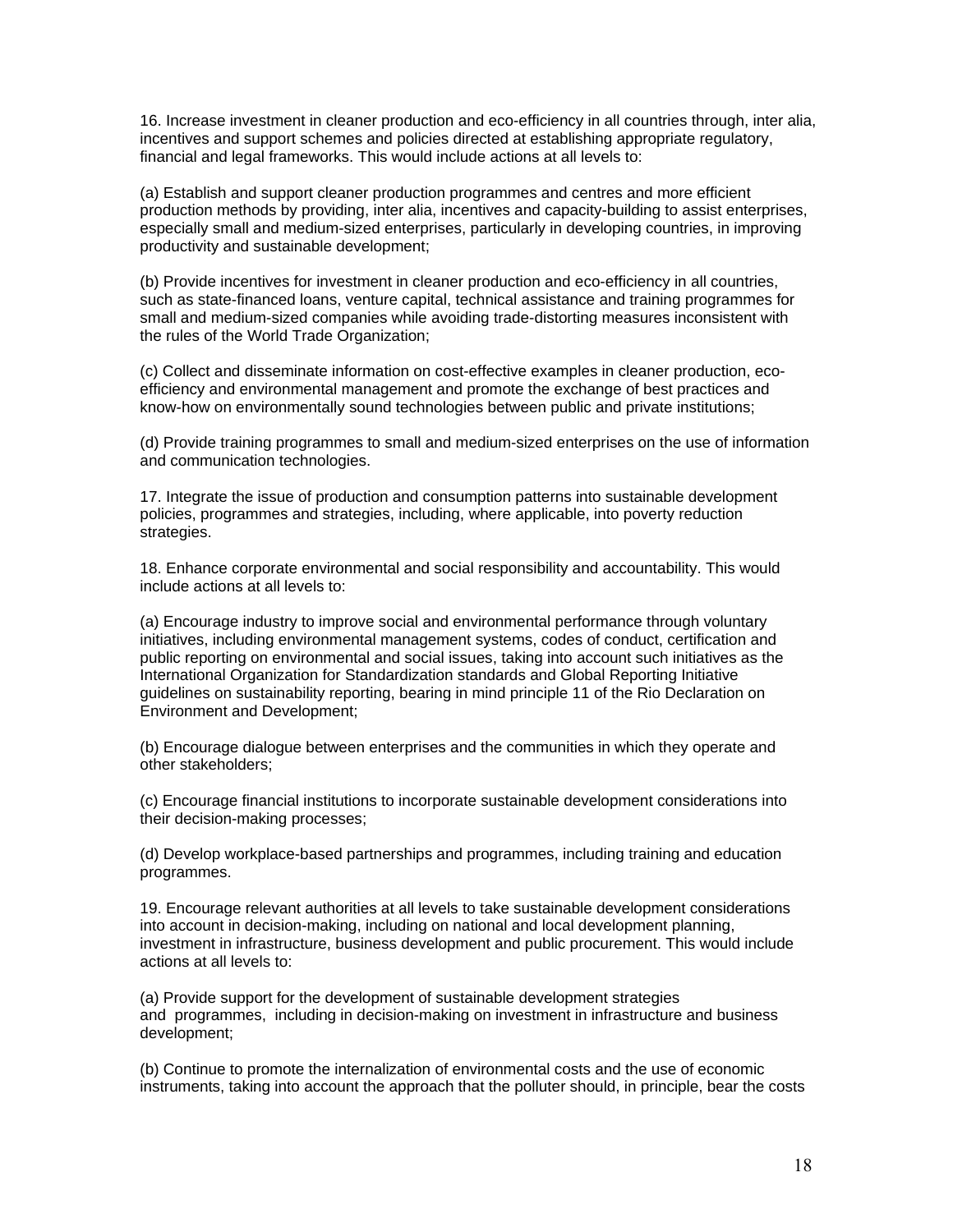of pollution, with due regard to the public interest and without distorting international trade and investment;

(c) Promote public procurement policies that encourage development and diffusion of environmentally sound goods and services;

(d) Provide capacity-building and training to assist relevant authorities with regard to the implementation of the initiatives listed in the present paragraph;

(e) Use environmental impact assessment procedures.

20. Call upon Governments as well as relevant regional and international organizations and other relevant stakeholders to implement, taking into account national and regional specificities and circumstances, the recommendations and conclusions adopted by the Commission on Sustainable Development concerning energy for sustainable development at its ninth session, including the issues and options set out below, bearing in mind that in view of the different contributions to global environmental degradation, States have common but differentiated responsibilities. This would include actions at all levels to

\* \* \*

(a) Take further action to mobilize the provision of financial resources, technology transfer,capacity-buildingand the diffusion of environmentally sound technologies according to therecommendations and conclusions of the Commission on Sustainable Development, ascontained in section A, paragraph 3, and section D, paragraph 30, of its decision 9/1<sup>9</sup> on energy for sustainable development;

(b) Integrate energy considerations, including energy efficiency, affordability and accessibility, into socio-economic programmes, especially into policies of major energy-consuming sectors, and into the planning, operation and maintenance of long-lived energy consuming infrastructures, such as the public sector, transport, industry, agriculture, urban land use, tourism and construction sectors;

(c) Develop and disseminate alternative energy technologies with the aim of giving a greater share of the energy mix to renewable energies, improving energy efficiency and greater reliance on advanced energy technologies, including cleaner fossil fuel technologies;

(d) Combine, as appropriate, the increased use of renewable energy resources, more efficient use of energy, greater reliance on advanced energy technologies, including advanced and cleaner fossil fuel technologies, and the sustainable use of traditional energy resources, which could meet the growing need for energy services in the longer term to achieve sustainable development;

(e) Diversify energy supply by developing advanced, cleaner, more efficient, affordable and costeffective energy technologies, including fossil fuel technologies and renewable energy technologies, hydro included, and their transfer to developing countries on concessional terms as mutually agreed. With a sense of urgency, substantially increase the global share of renewable energy sources with the objective of increasing its contribution to total energy supply, recognizing the role of national and voluntary regional targets as well as initiatives, where they exist, and ensuring that energy policies are supportive to developing countries' efforts to eradicate poverty, and regularly evaluate available data to review progress to this end;

(f) Support efforts, including through provision of financial and technical assistance to developing countries, with the involvement of the private sector, to reduce flaring and venting of gas associated with crude oil production;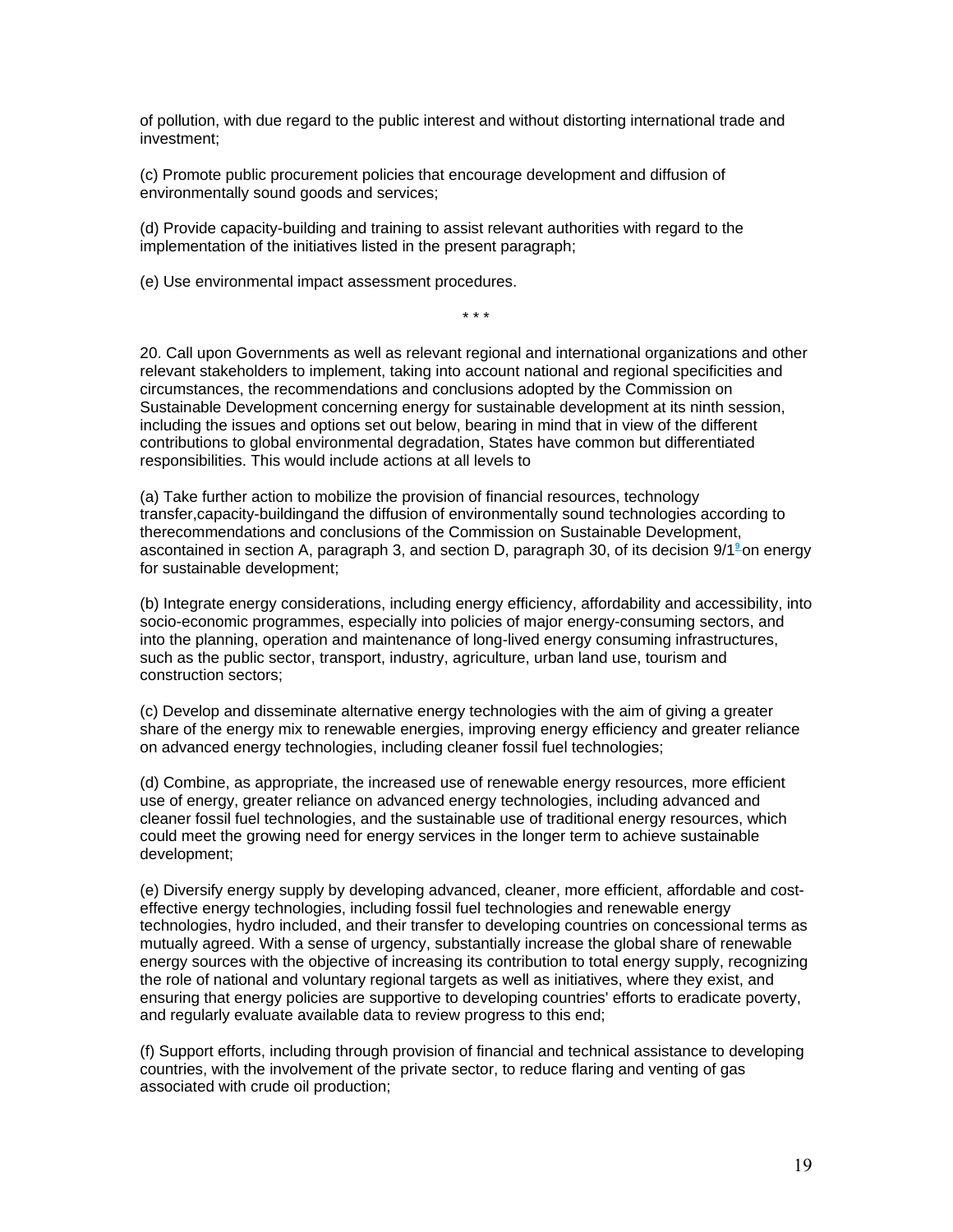(g) Develop and utilize indigenous energy sources and infrastructures for various local uses and promote rural community participation, including local Agenda 21 groups, with the support of the international community, in developing and utilizing renewable energy technologies to meet their daily energy needs to find simple and local solutions;

(h) Establish domestic programmes for energy efficiency, including, as appropriate, by accelerating the deployment of energy efficiency technologies, with the necessary support of the international community;

(i) Accelerate the development, dissemination and deployment of affordable and cleaner energy efficiency and energy conservation technologies, as well as the transfer of such technologies, in particular to developing countries, on favourable terms, including on concessional and preferential terms, as mutually agreed;

(j) Recommend that international financial institutions and other agencies' policies support developing countries, as well as countries with economies in transition, in their own efforts to establish policy and regulatory frameworks which create a level playing field between the following: renewable energy, energy efficiency, advanced energy technologies, including advanced and cleaner fossil fuel technologies, and centralized, distributed and decentralized energy systems;

(k) Promote increased research and development in the field of various energy technologies, including renewable energy, energy efficiency and advanced energy technologies, including advanced and cleaner fossil fuel technologies, both nationally and through international collaboration; strengthen national and regional research and development institutions/centres on reliable, affordable, economically viable, socially acceptable and environmentally sound energy for sustainable development;

(l) Promote networking between centres of excellence on energy for sustainable development, including regional networks, by linking competent centres on energy technologies for sustainable development that could support and promote efforts at capacity-building and technology transfer activities, particularly of developing countries, as well as serve as information clearing houses;

(m) Promote education to provide information for both men and women about available energy sources and technologies;

(n) Utilize financial instruments and mechanisms, in particular the Global Environment Facility, within its mandate, to provide financial resources to developing countries, in particular least developed countries and small island developing States, to meet their capacity needs for training, technical know-how and strengthening national institutions in reliable, affordable, economically viable, socially acceptable and environmentally sound energy, including promoting energy efficiency and conservation, renewable energy and advanced energy technologies, including advanced and cleaner fossil fuel technologies;

(o) Support efforts to improve the functioning, transparency and information about energy markets with respect to both supply and demand, with the aim of achieving greater stability and predictability, and to ensure consumer access to reliable, affordable, economically viable, socially acceptable and environmentally sound energy services;

(p) Policies to reduce market distortions would promote energy systems compatible with sustainable development through the use of improved market signals and by removing market distortions, including restructuring taxation and phasing out harmful subsidies, where they exist, to reflect their environmental impacts, with such policies taking fully into account the specific needs and conditions of developing countries, with the aim of minimizing the possible adverse impacts on their development;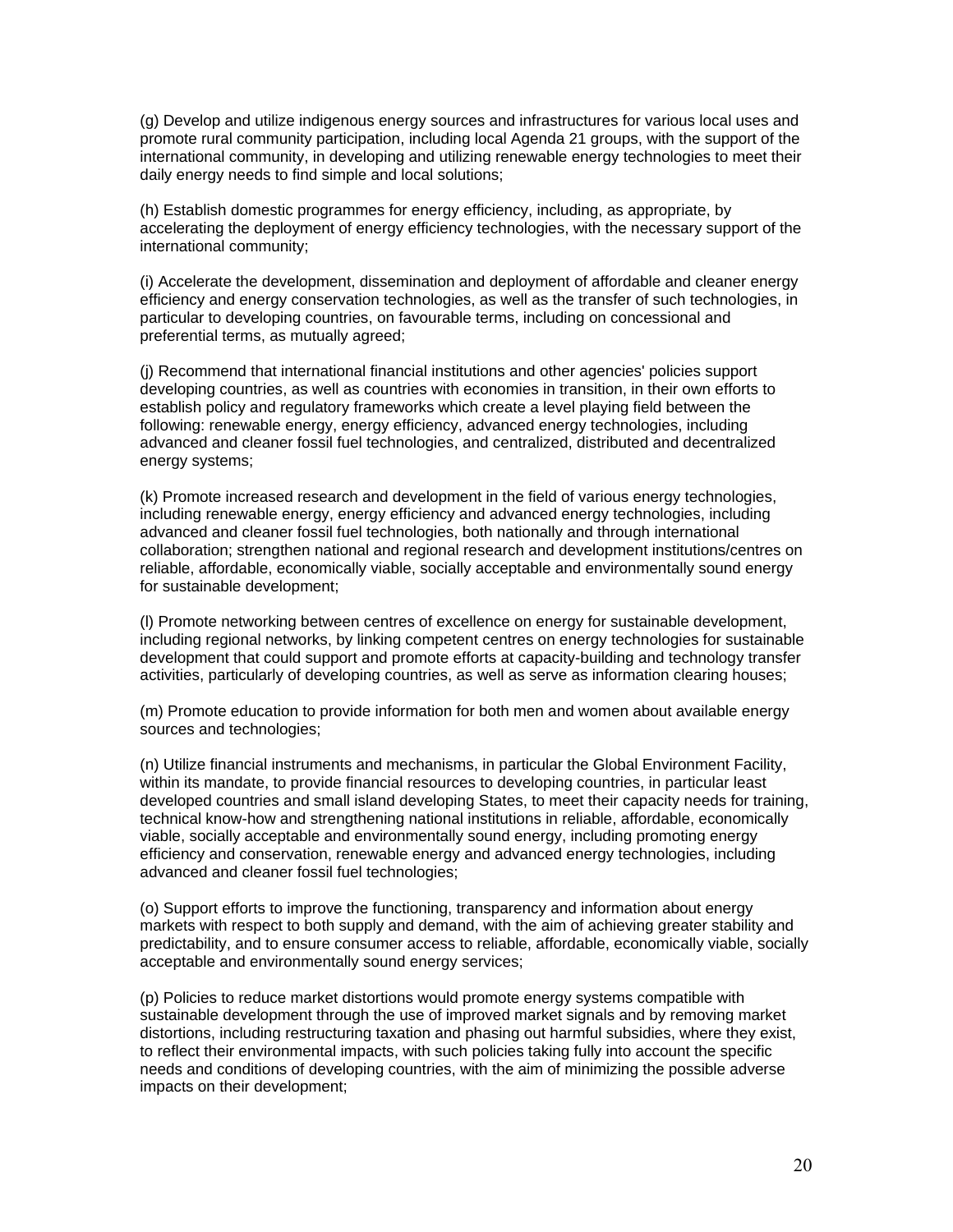(q) Take action, where appropriate, to phase out subsidies in this area that inhibit sustainable development, taking fully into account the specific conditions and different levels of development of individual countries and considering their adverse effect, particularly on developing countries;

(r) Governments are encouraged to improve the functioning of national energy markets in such a way that they support sustainable development, overcome market barriers and improve accessibility, taking fully into account that such policies should be decided by each country, and that its own characteristics and capabilities and level of development should be considered, especially as reflected in national sustainable development strategies, where they exist;

(s) Strengthen national and regional energy institutions or arrangements for enhancing regional and international cooperation on energy for sustainable development, in particular to assist developing countries in their domestic efforts to provide reliable, affordable, economically viable, socially acceptable and environmentally sound energy services to all sections of their populations;

(t) Countries are urged to develop and implement actions within the framework of the ninth session of the Commission on Sustainable Development, including through public-private partnerships, taking into account the different circumstances of countries, based on lessons learned by Governments, international institutions and stakeholders, including business and industry, in the field of access to energy, including renewable energy and energy-efficiency and advanced energy technologies, including advanced and cleaner fossil fuel technologies;

(u) Promote cooperation between international and regional institutions and bodies dealing with different aspects of energy for sustainable development within their existing mandate, bearing in mind paragraph 46 (h) of the Programme of Action for the Further Implementation of Agenda 21, strengthening, as appropriate, regional and national activities for the promotion of education and capacity-building regarding energy for sustainable development;

(v) Strengthen and facilitate, as appropriate, regional cooperation arrangements for promoting cross-border energy trade, including the interconnection of electricity grids and oil and natural gas pipelines;

(w) Strengthen and, where appropriate, facilitate dialogue forums among regional, national and international producers and consumers of energy.

\* \* \*

21. Promote an integrated approach to policy-making at the national, regional and local levels for transport services and systems to promote sustainable development, including policies and planning for land use, infrastructure, public transport systems and goods delivery networks, with a view to providing safe, affordable and efficient transportation, increasing energy efficiency, reducing pollution, congestion and adverse health effects and limiting urban sprawl, taking into account national priorities and circumstances. This would include actions at all levels to:

(a) Implement transport strategies for sustainable development, reflecting specific regional, national and local conditions, to improve the affordability, efficiency and convenience of transportation as well as urban air quality and health and reduce greenhouse gas emissions, including through the development of better vehicle technologies that are more environmentally sound, affordable and socially acceptable;

(b) Promote investment and partnerships for the development of sustainable, energy efficient multi-modal transportation systems, including public mass transportation systems and better transportation systems in rural areas, with technical and financial assistance for developing countries and countries with economies in transition.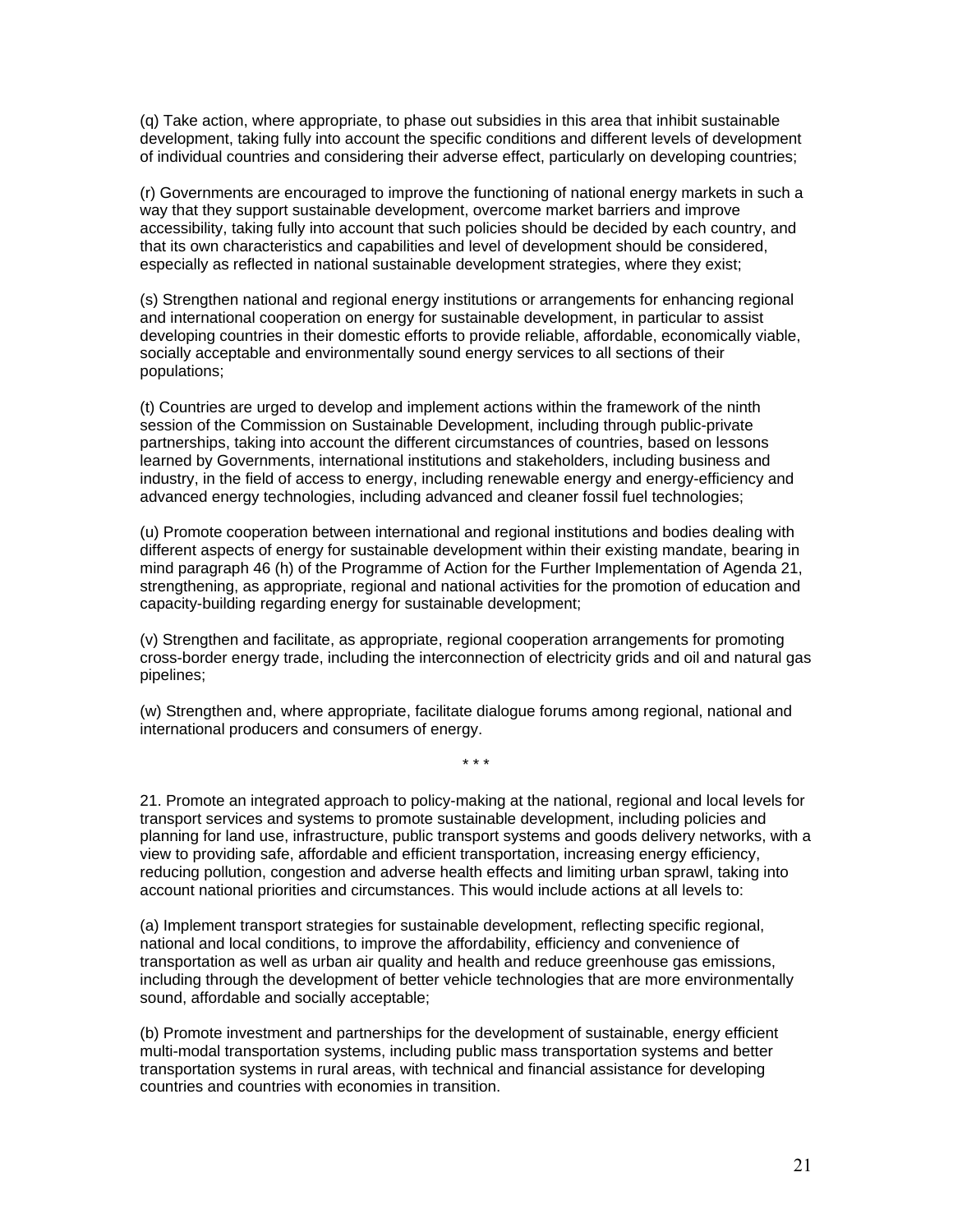\* \* \*

22. Prevent and minimize waste and maximize reuse, recycling and use of environmentally friendly alternative materials, with the participation of government authorities and all stakeholders, in order to minimize adverse effects on the environment and improve resource efficiency, with financial, technical and other assistance for developing countries. This would include actions at all levels to:

(a) Develop waste management systems, with the highest priority placed on waste prevention and minimization, reuse and recycling, and environmentally sound disposal facilities, including technology to recapture the energy contained in waste, and encourage small-scale wasterecycling initiatives that support urban and rural waste management and provide incomegenerating opportunities, with international support for developing countries;

(b) Promote waste prevention and minimization by encouraging production of reusable consumer goods and biodegradable products and developing the infrastructure required.

\* \* \*

23. Renew the commitment, as advanced in Agenda 21, to sound management of chemicals throughout their life cycle and of hazardous wastes for sustainable development as well as for the protection of human health and the environment, inter alia, aiming to achieve, by 2020, that chemicals are used and produced in ways that lead to the minimization of significant adverse effects on human health and the environment, using transparent science-based risk assessment procedures and science-based risk management procedures, taking into account the precautionary approach, as set out in principle 15 of the Rio Declaration on Environment and Development, and support developing countries in strengthening their capacity for the sound management of chemicals and hazardous wastes by providing technical and financial assistance. This would include actions at all levels to:

(a) Promote the ratification and implementation of relevant international instruments on chemicals and hazardous waste, including the Rotterdam Convention on Prior Informed Consent Procedures for Certain Hazardous Chemicals and Pesticides in International Trade10 so that it can enter into force by 2003 and the Stockholm Convention on Persistent Organic Pollutants11 so that it can enter into force by 2004, and encourage and improve coordination as well as supporting developing countries in their implementation;

(b) Further develop a strategic approach to international chemicals management based on the Bahia Declaration and Priorities for Action beyond 2000 of the Intergovernmental Forum on Chemical Safety<sup>12</sup> by 2005, and urge that the United Nations Environment Programme, the Intergovernmental Forum, other international organizations dealing with chemical management and other relevant international organizations and actors closely cooperate in this regard, as appropriate;

(c) Encourage countries to implement the new globally harmonized system for the classification and labelling of chemicals as soon as possible with a view to having the system fully operational by 2008;

(d) Encourage partnerships to promote activities aimed at enhancing environmentally sound management of chemicals and hazardous wastes, implementing multilateral environmental agreements, raising awareness of issues relating to chemicals and hazardous waste and encouraging the collection and use of additional scientific data;

(e) Promote efforts to prevent international illegal trafficking of hazardous chemicals and hazardous wastes and to prevent damage resulting from the transboundary movement and disposal of hazardous wastes in a manner consistent with obligations under relevant international